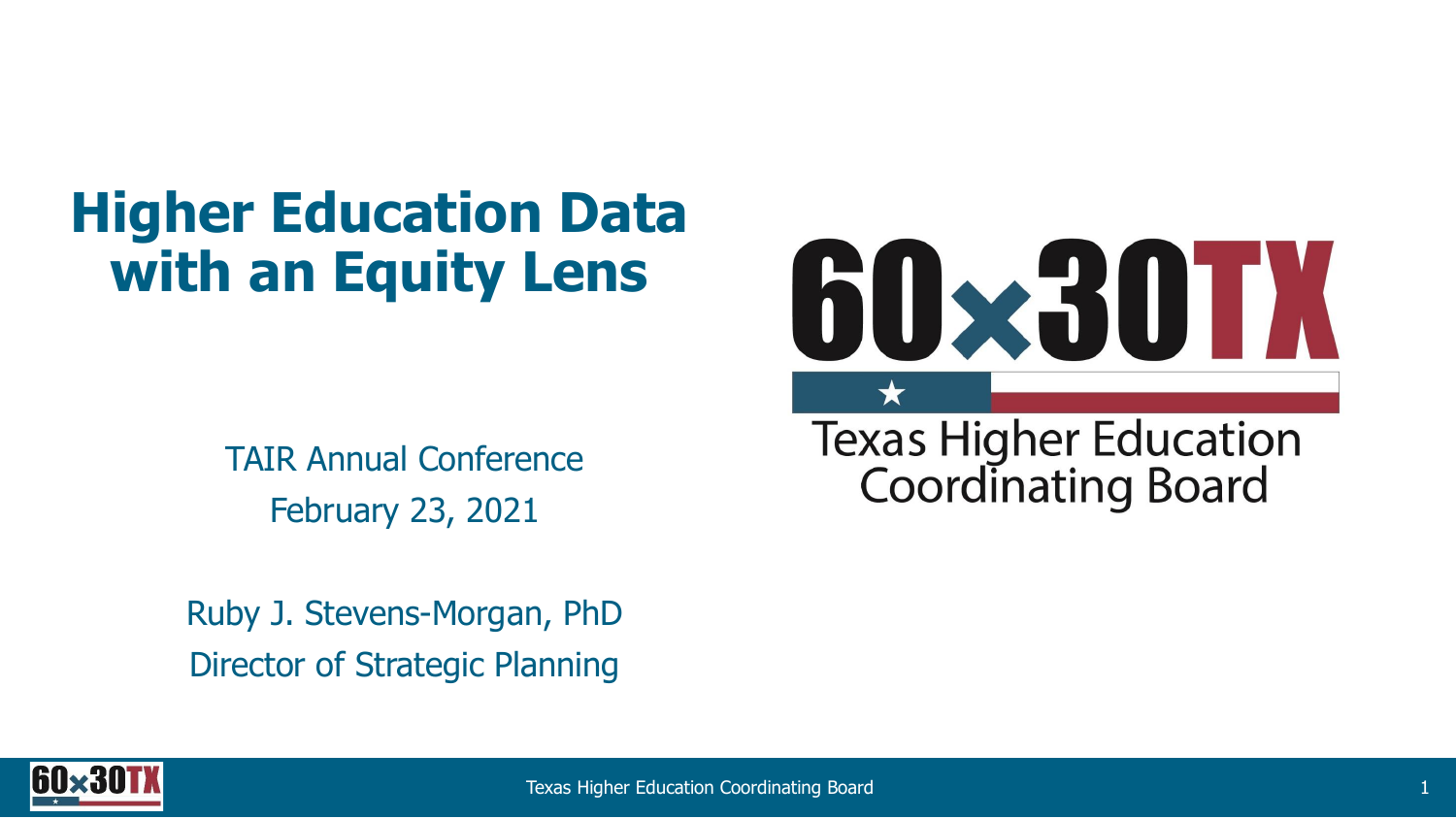#### Agenda

- Objectives
- Equality vs Equity
- Equity and Data Analysis
- Equity Language When Reporting Data
- Suggested Changes in Reporting Data
- Questions
- Resources



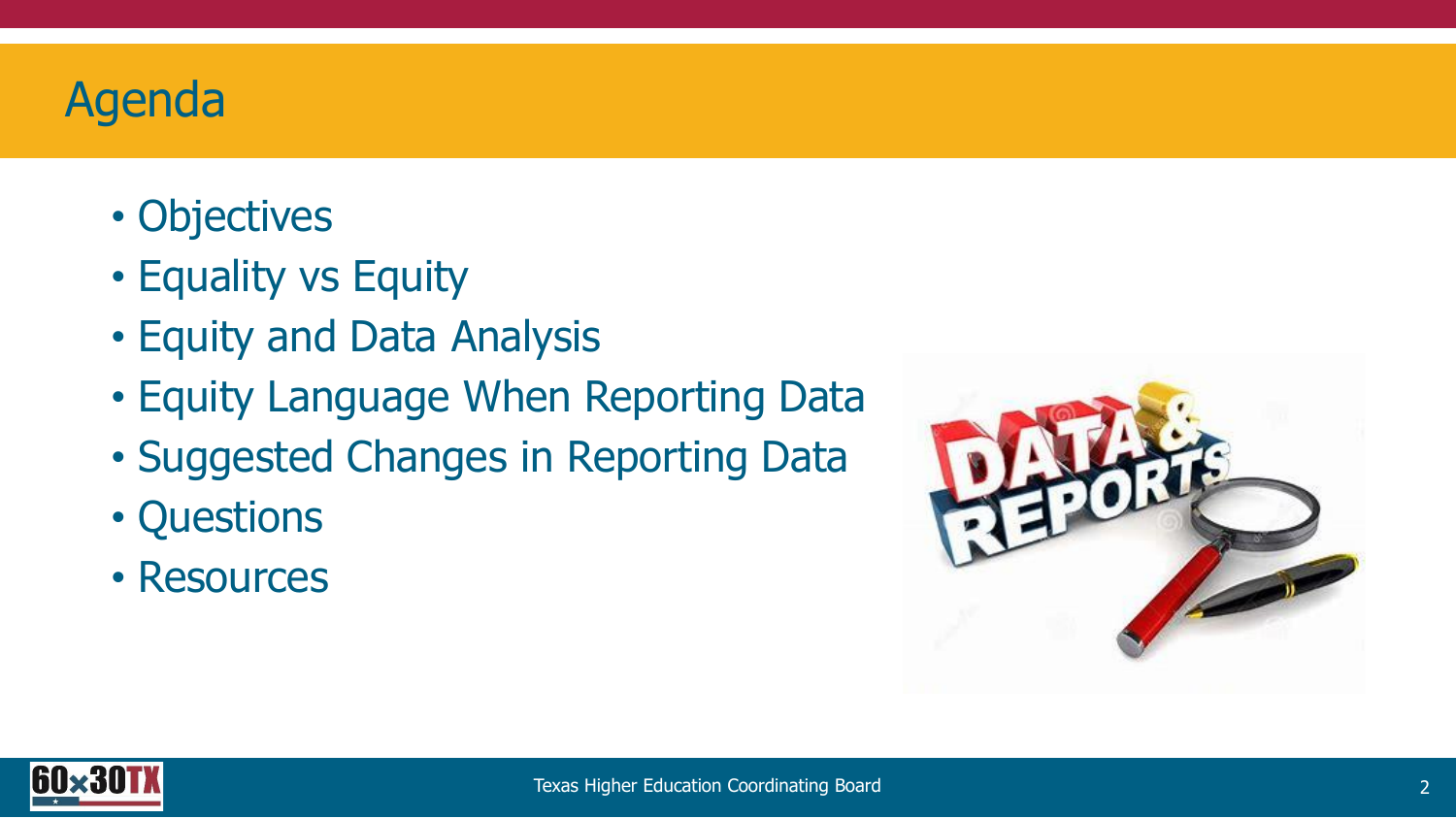

- 1. To gain foundational knowledge about equity and discuss how individuals may contribute to educational equity.
- 2. Institutional Research staff will identify ways and broaden their efforts to apply equity principles to data reports and supporting narrative.
- 3. To evaluate, compare, and discuss how various data reports reflect positive data practices.

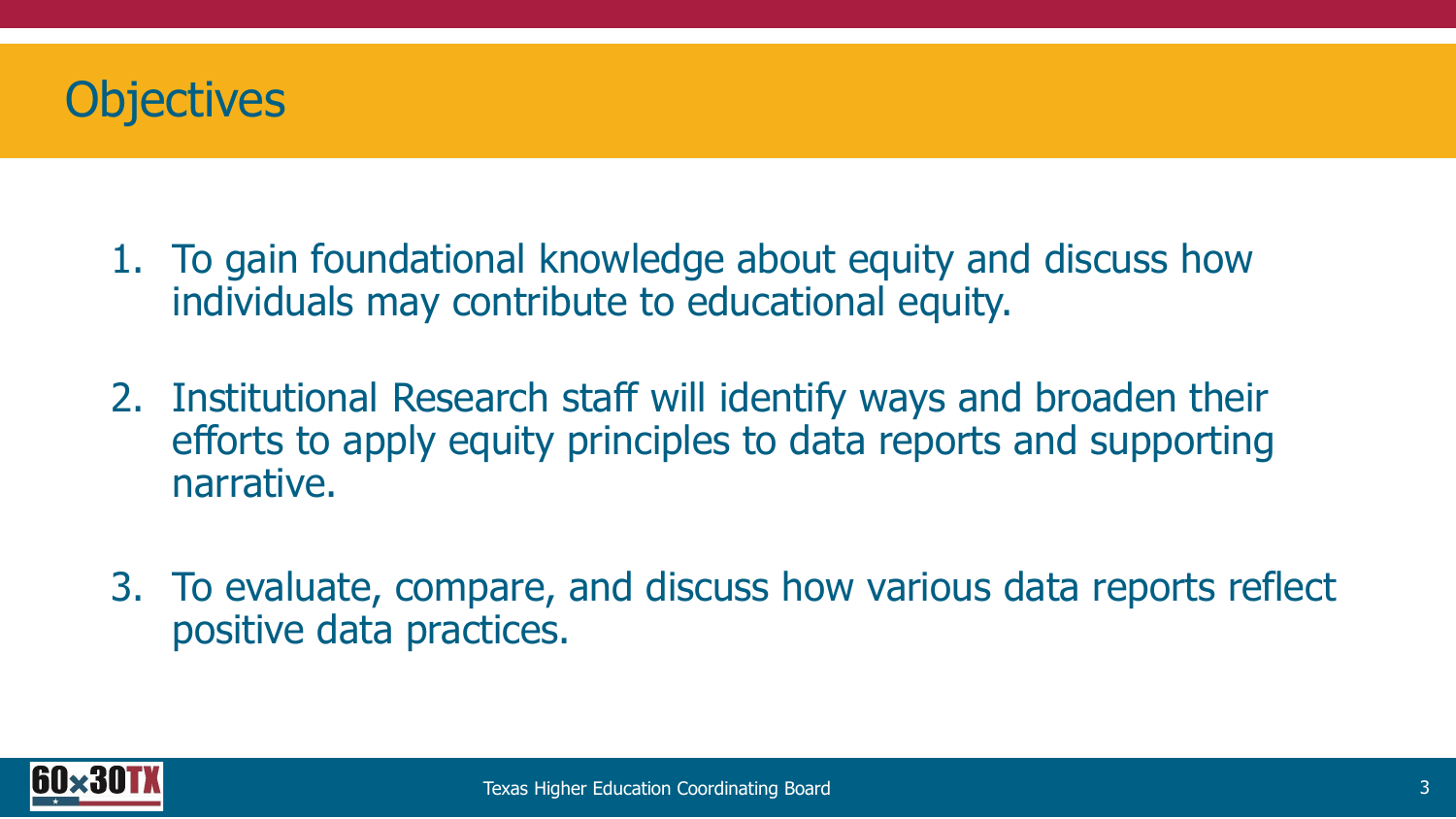#### THECB: A Work in Progress

We are beginning the process of reviewing statewide data reports and moving toward sharing data reports with an equity lens.



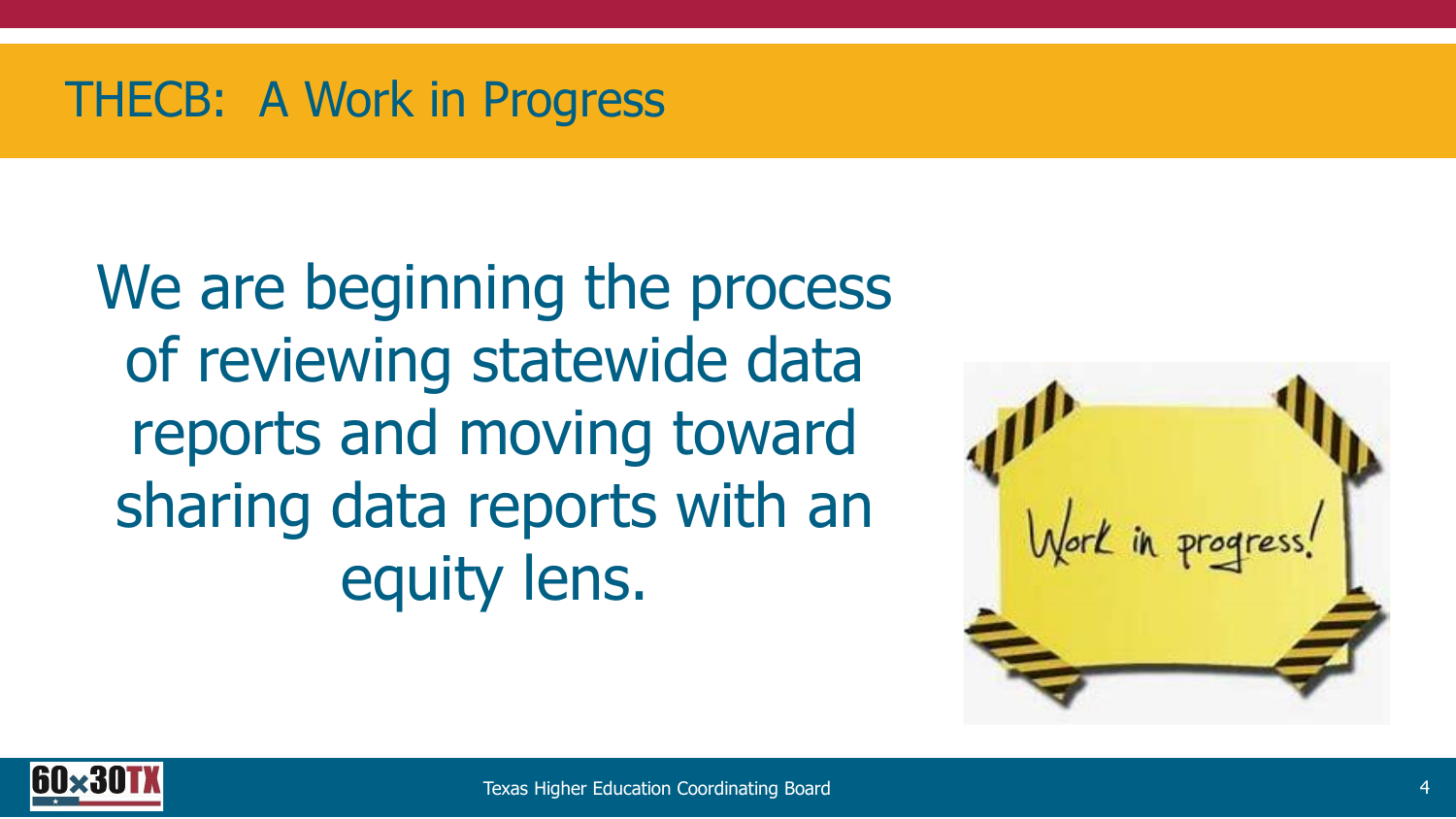# Equality vs Equity

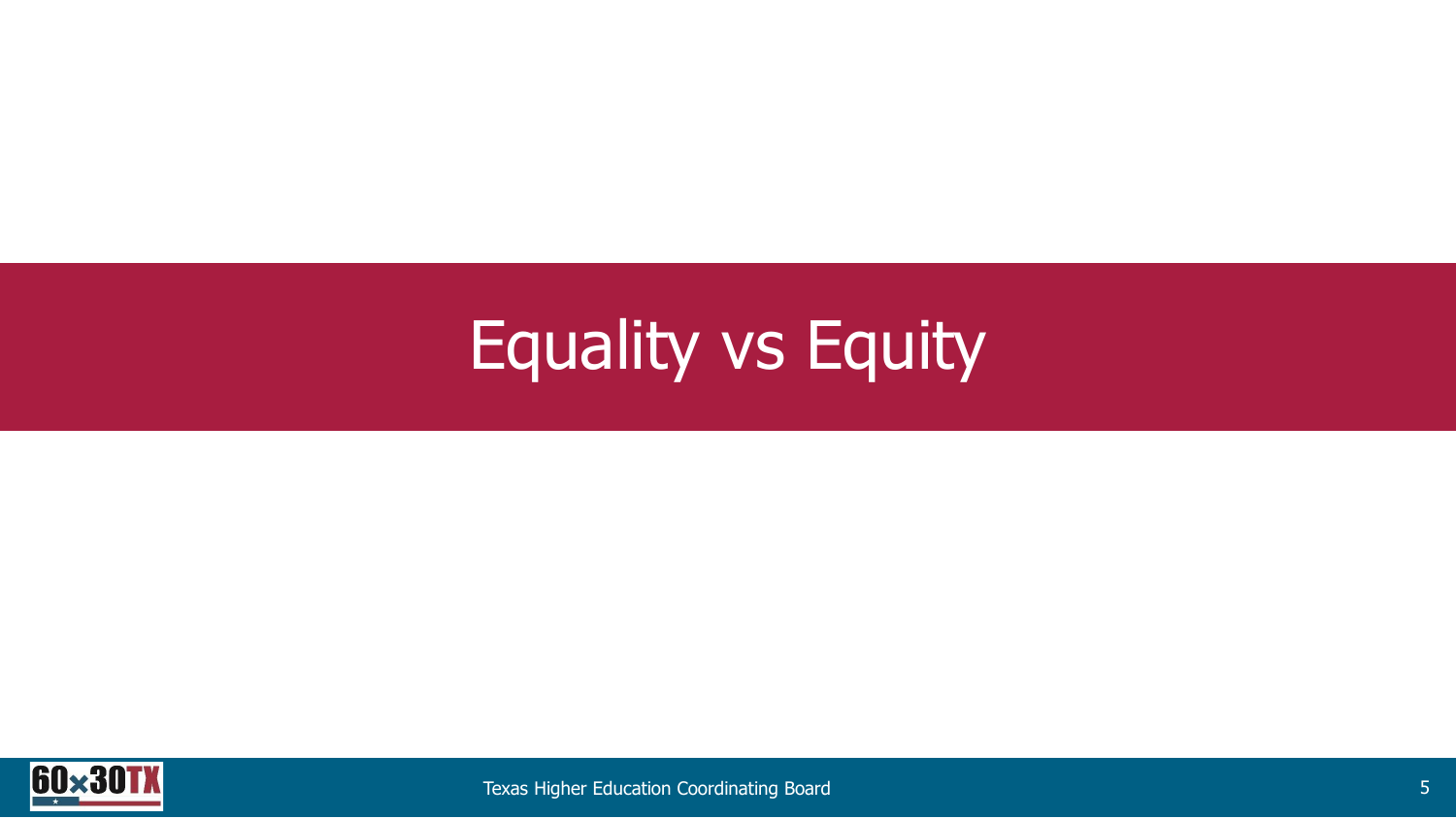#### Feedback: Compare Equality to Equity



## What is the difference between equality and equity?

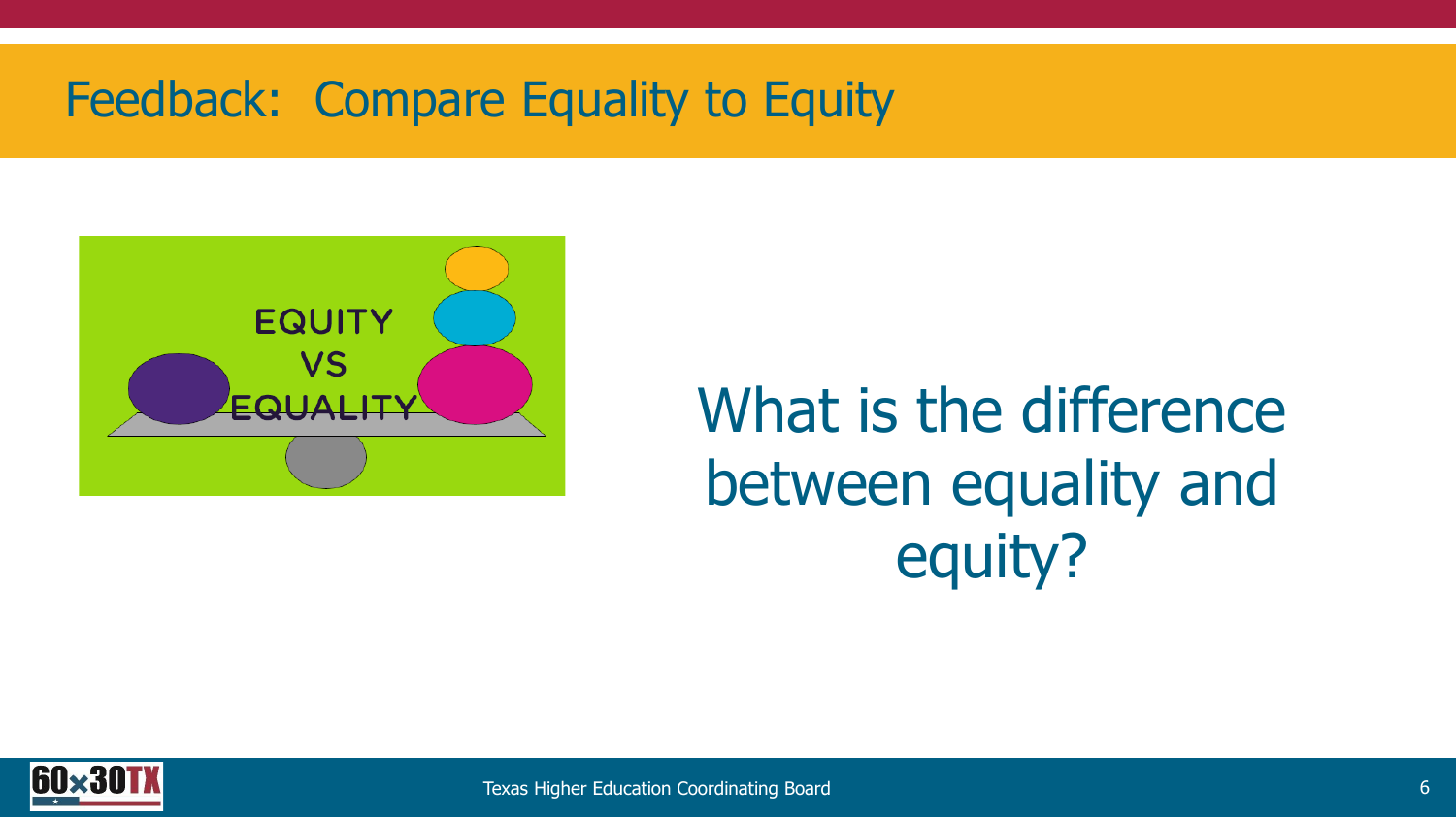### Equality vs Equity



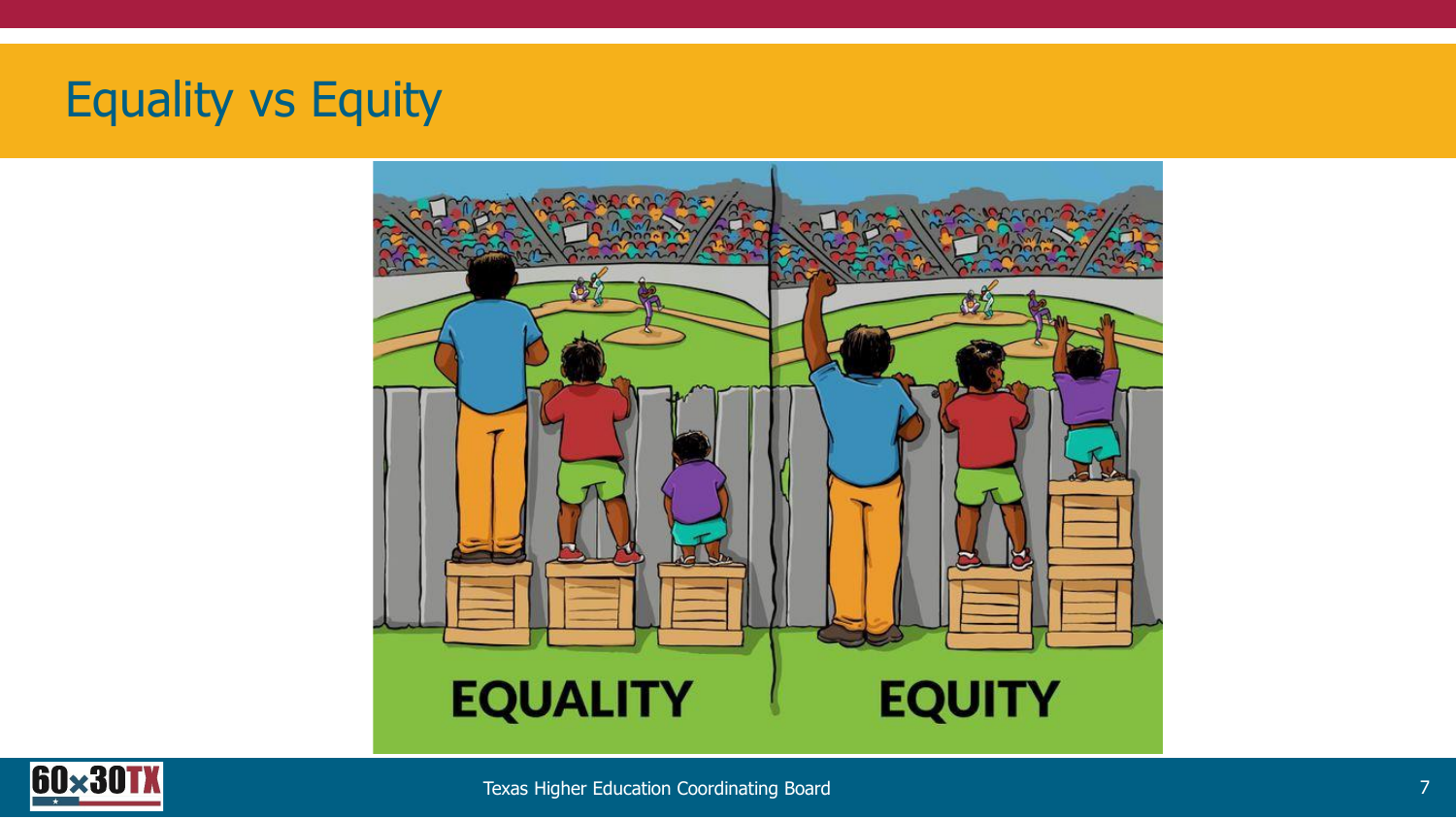#### Equality vs Equity



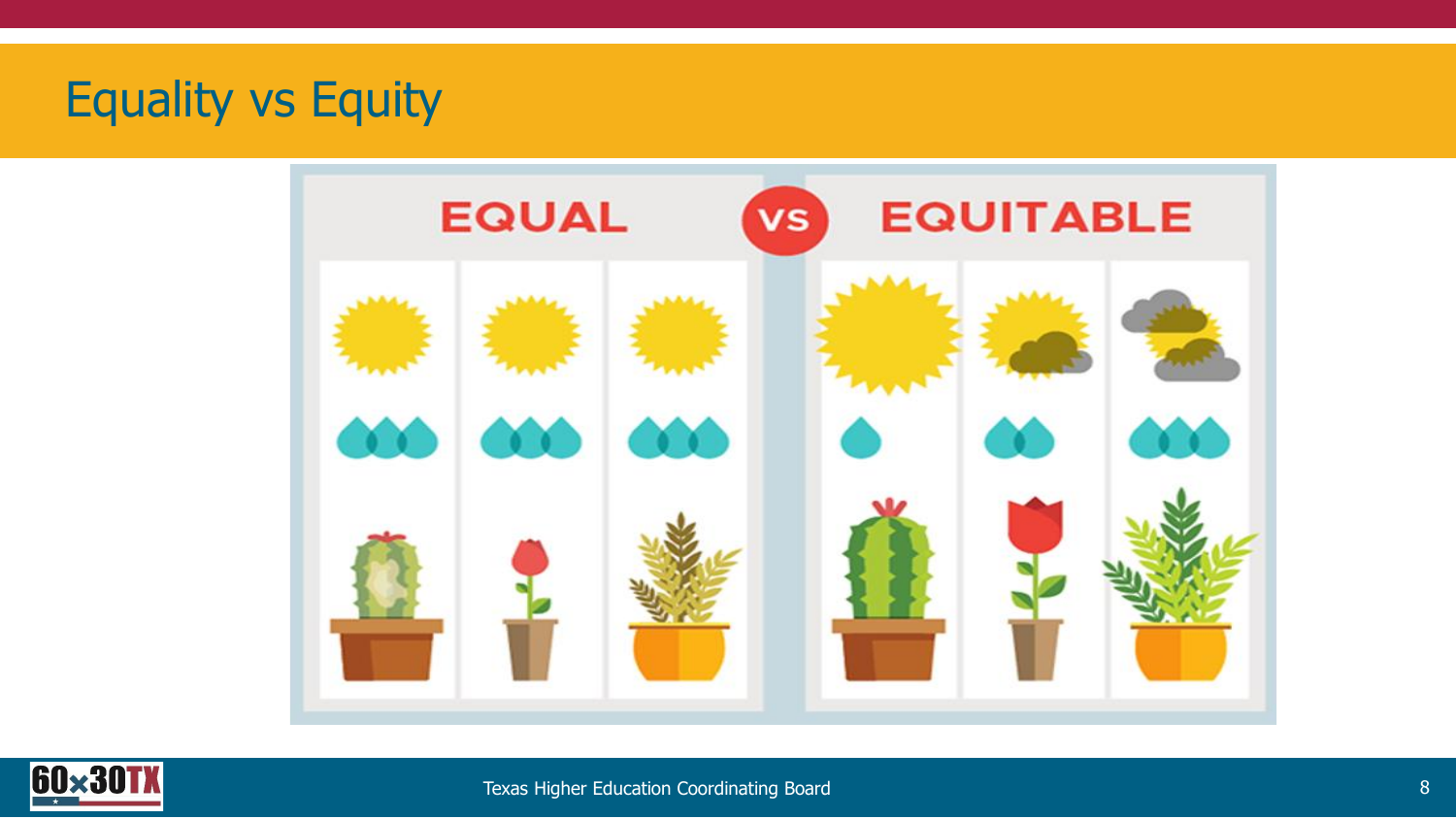#### Equity Definitions

#### Achieving the Dream

• Ensuring that each student receives what they need to be successful through the intentional design of the college experience.

#### The Aspen Institute

• Educational equity means that all students should have access to the right resources they need at any moment in their education, regardless of their race, gender, sexual orientation, disability, ethnicity, language, religion, family background, or family income.

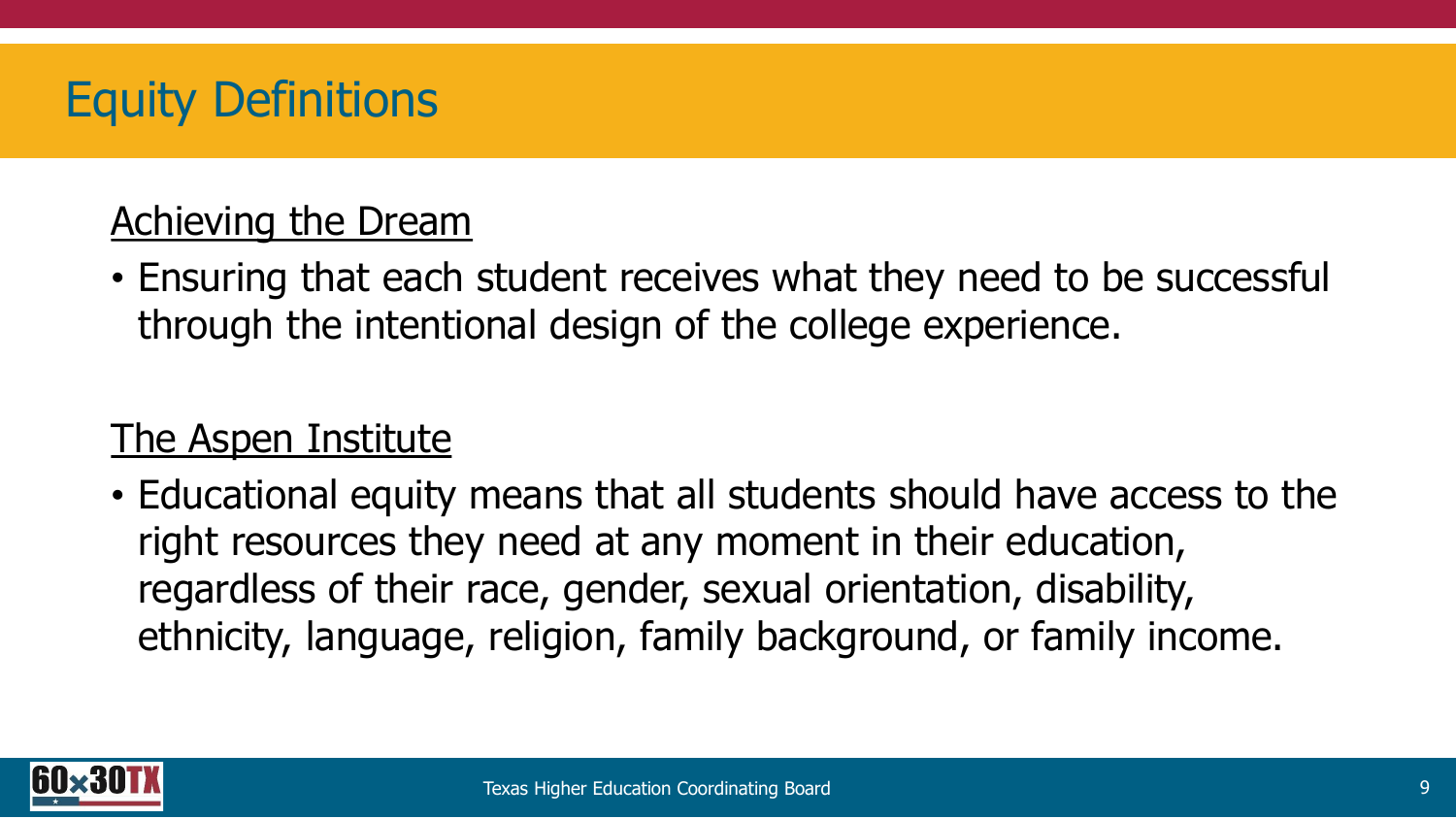#### Feedback: Equity and IR Professionals

Why do you believe it's important for IR Professionals to understand equity?



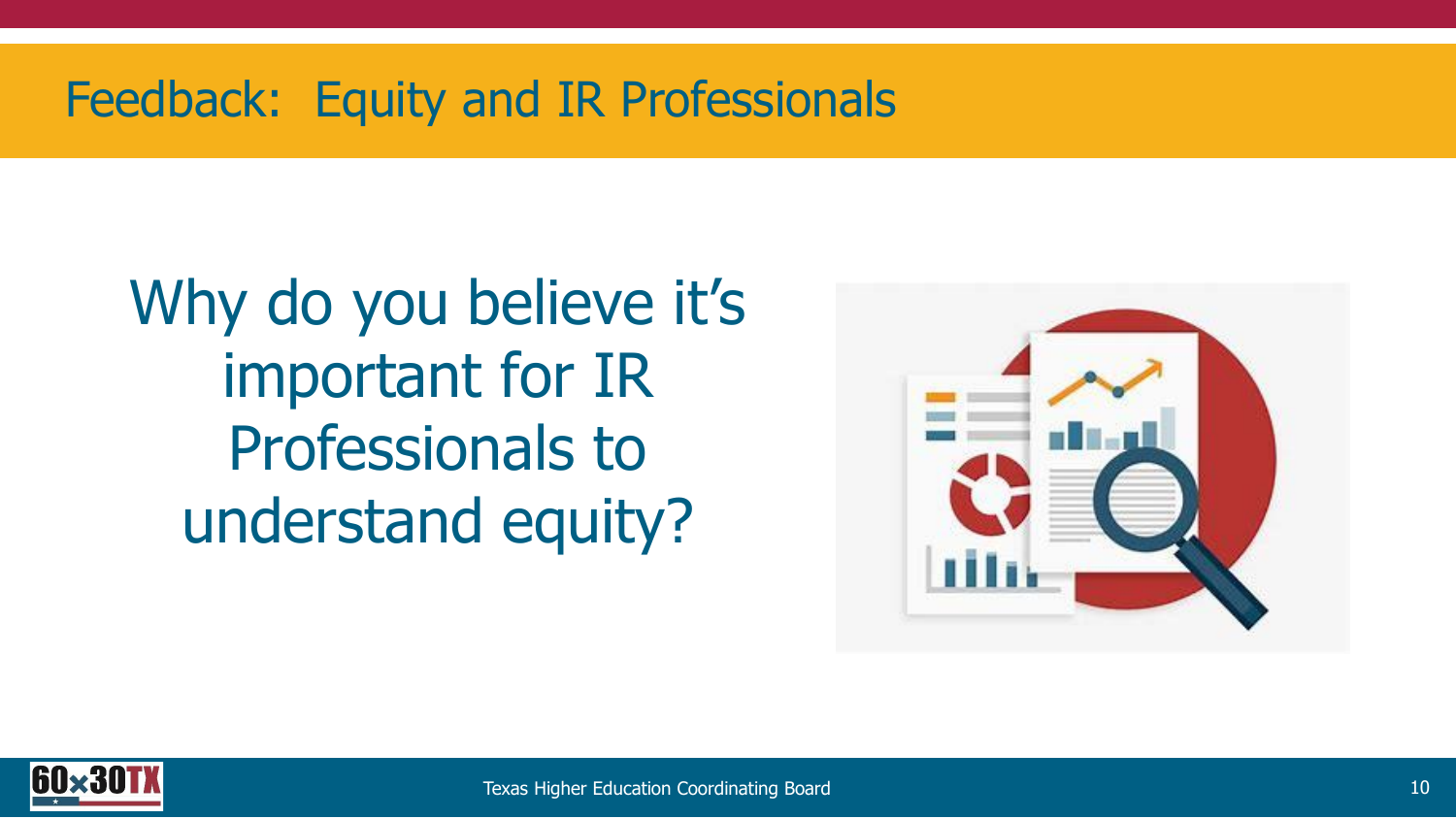# Equity and Data Analysis

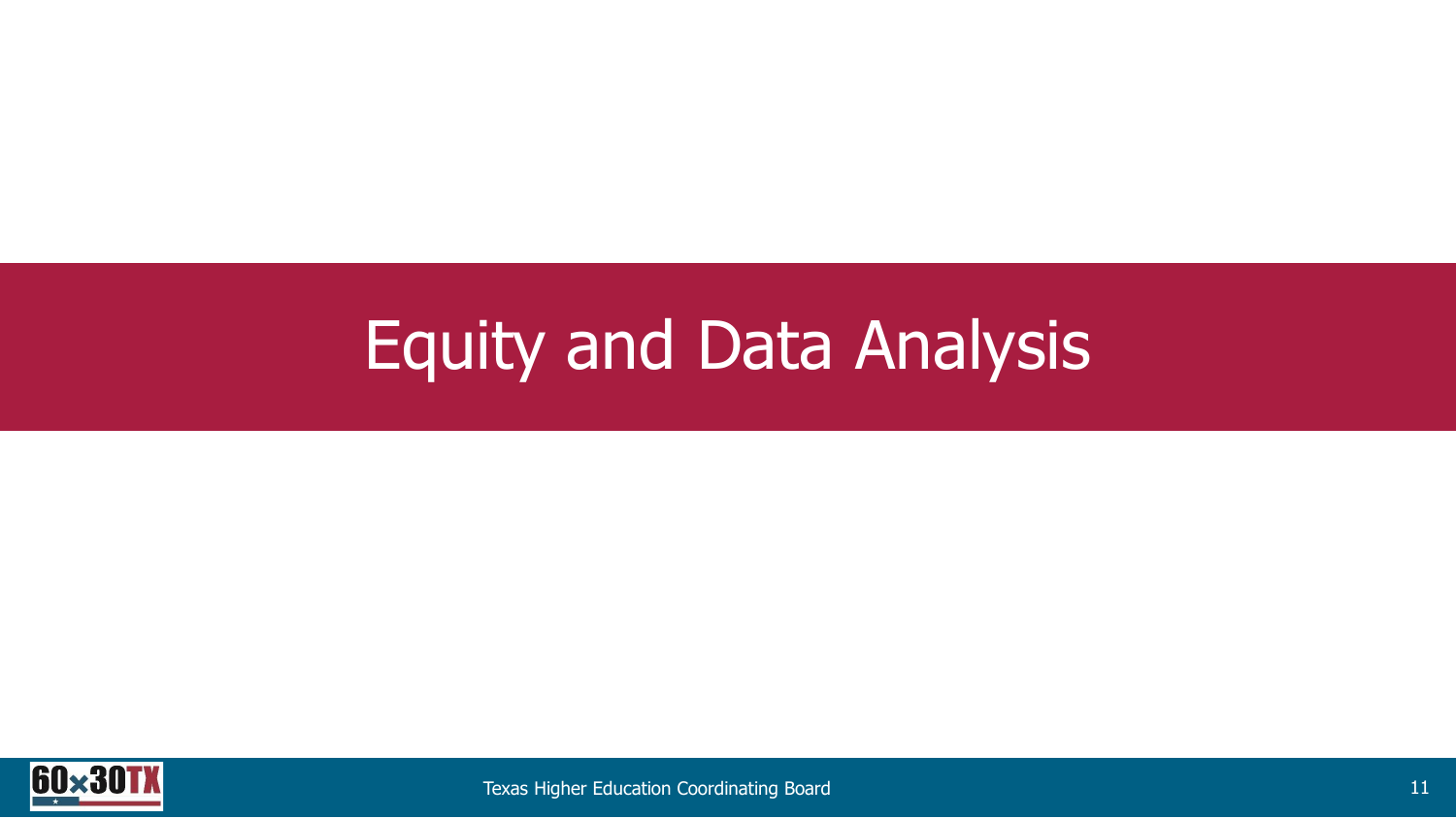### Key Considerations in Education Equity

- Race
- Ethnicity
- Gender
- Economic Status
- Gender Identity
- Family Structure
- Culture
- Background



Equity Literacy Institute, June 5, 2020

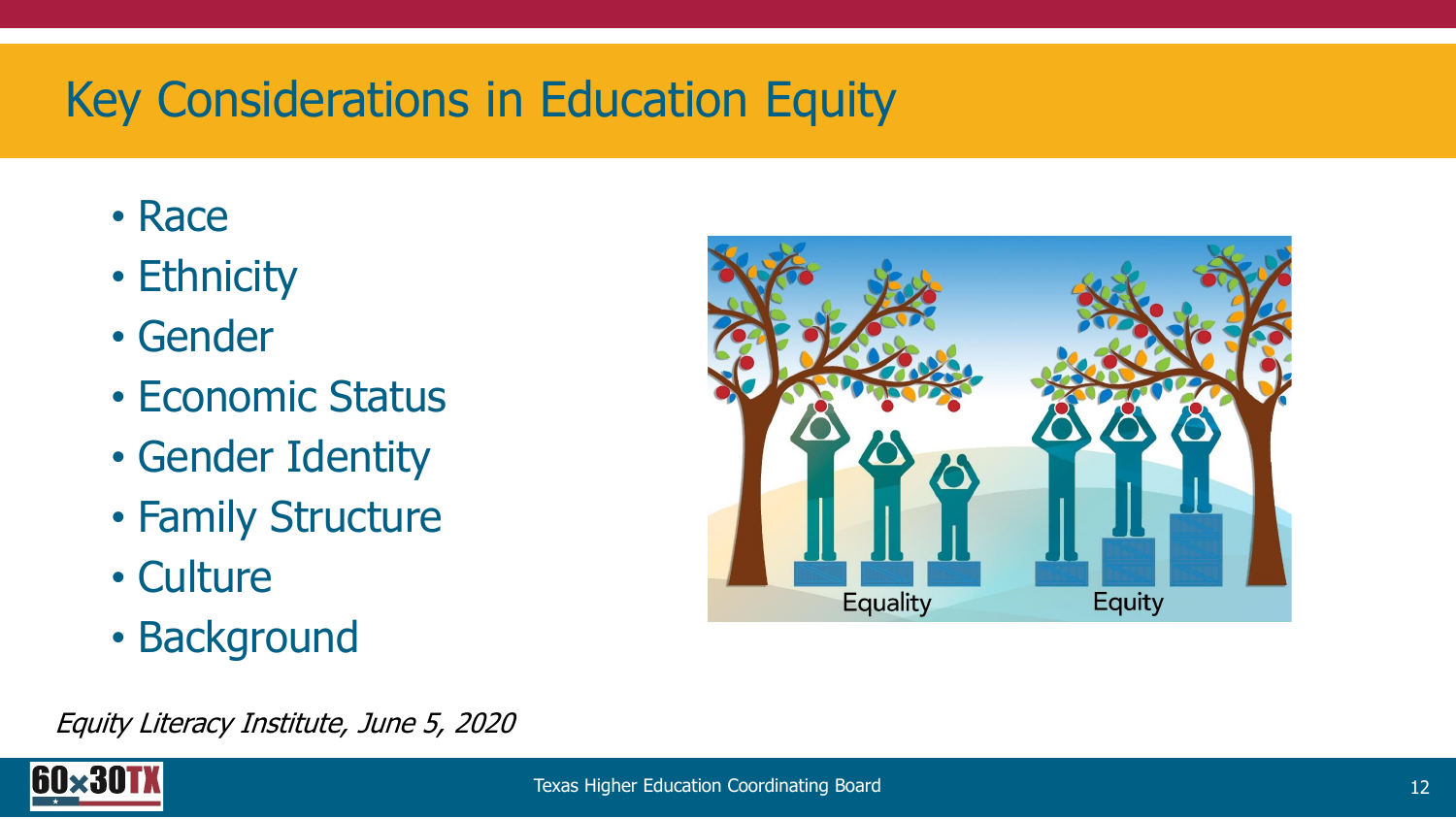### Underserved Groups

- Students of Color
- First Generation
- Low Income
- Marginalized Orientations
- Second-Language Learners
- Students with Disabilities
- Foster Care Youth
- Students with Dependents
- Adult Students
- Undocumented Students
- Veterans
- Formerly/Currently Incarcerated

https://www.achievingthedream.org/focus-areas/equity

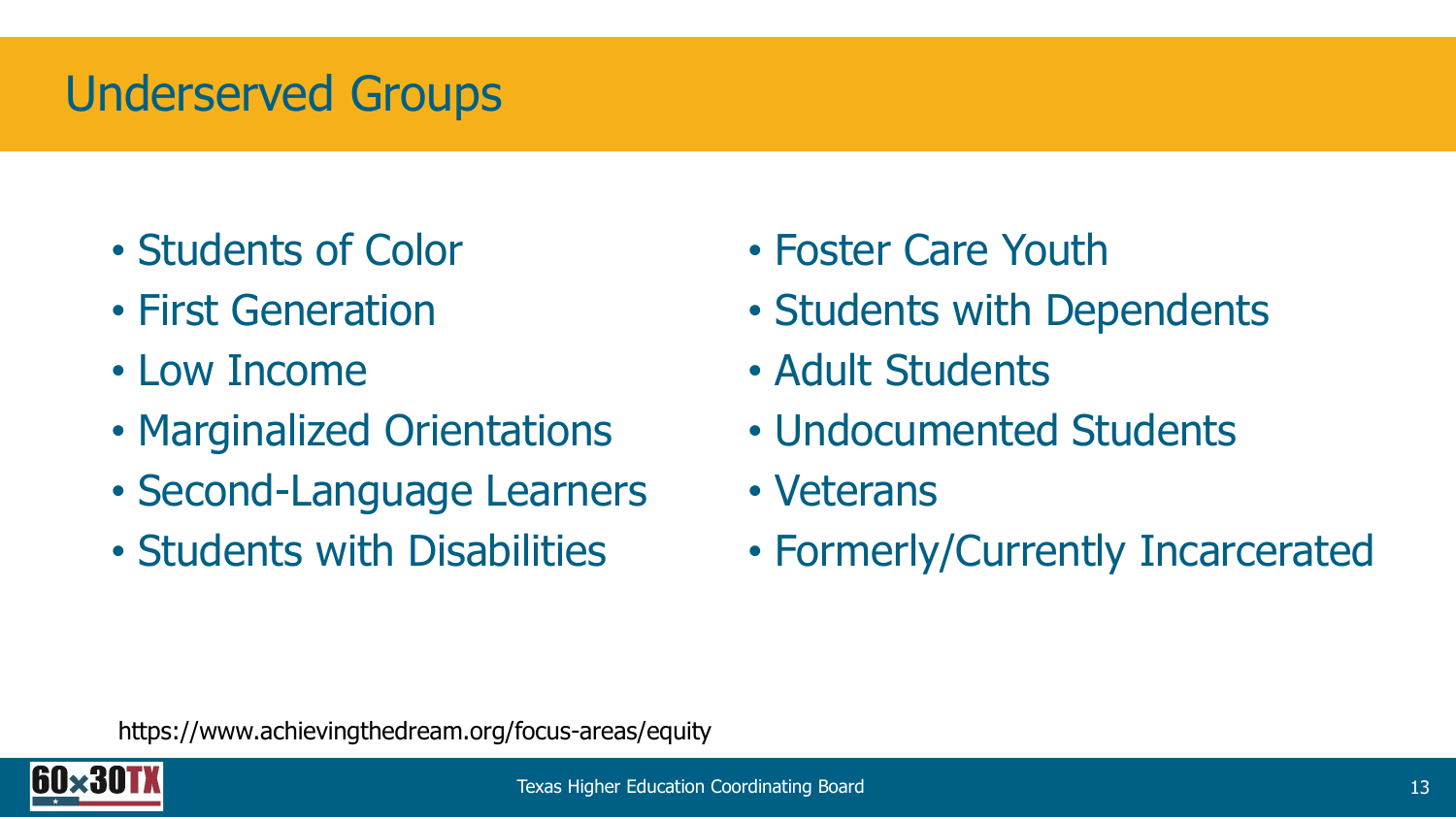#### Data Analysis?

Data analysis is the process by which available data are explored in order to develop findings, interpretations, and conclusions.

- Descriptive statistics of counts or percentages
- Models that predict behavior or outcomes

It is important to remember that statistical outputs represents information about individuals within the groups. The data is about much more than just the data.

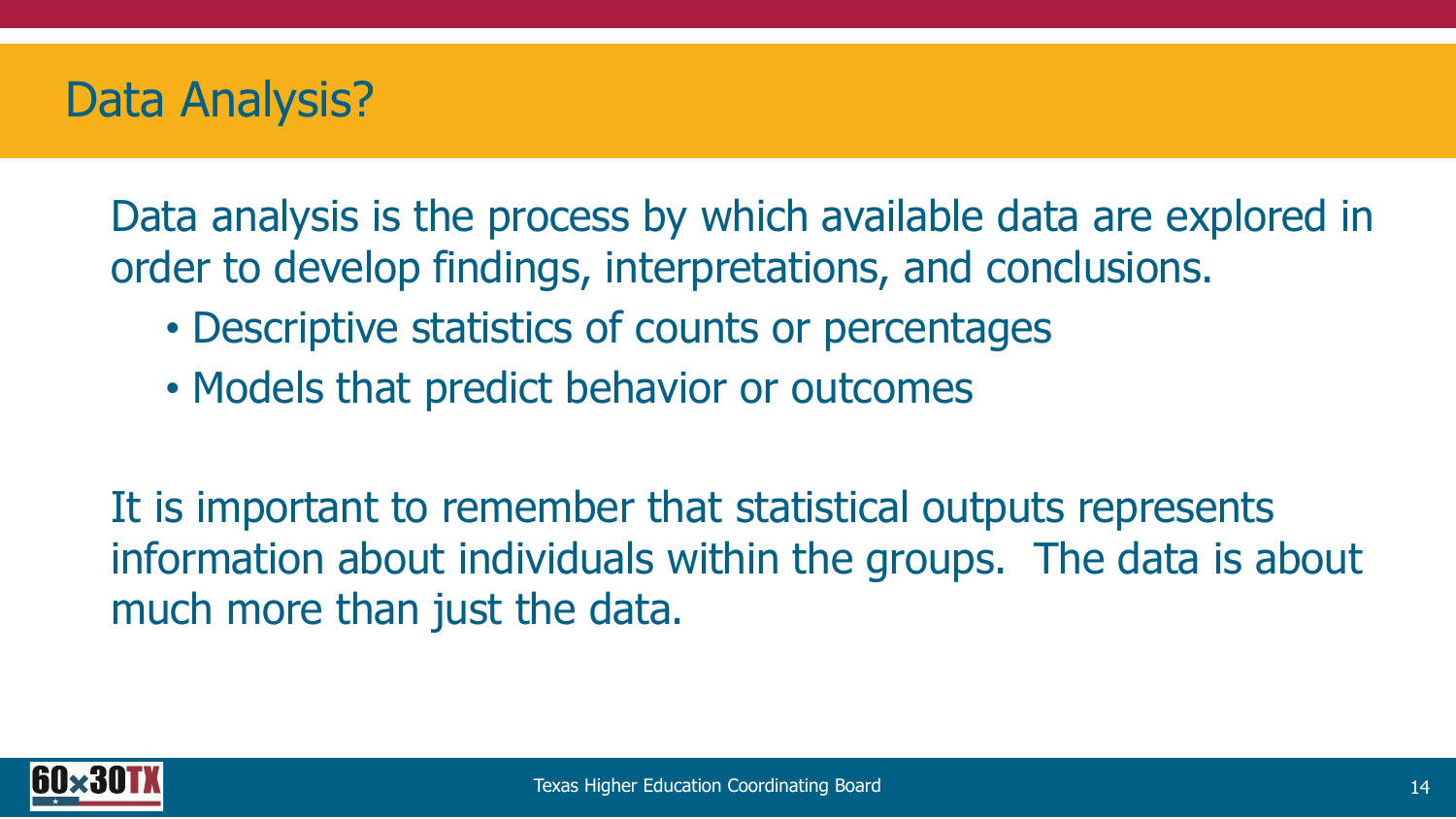#### Positive Data Practices

- Use of participatory research data
- Involving education or data experts to ensure appropriate data models
- Using appropriate comparison groups to contextualize findings
- Using mixed methods approaches
- Disaggregating/analyzing by intersectional experiences (i.e., race by gender)
- Empowering stakeholders to use data to improve their work

[https://www.aisp.upenn.edu/wp-content/uploads/2020/08/AISP-Toolkit\\_5.27.20.pdf](https://www.aisp.upenn.edu/wp-content/uploads/2020/08/AISP-Toolkit_5.27.20.pdf) (Page 28)

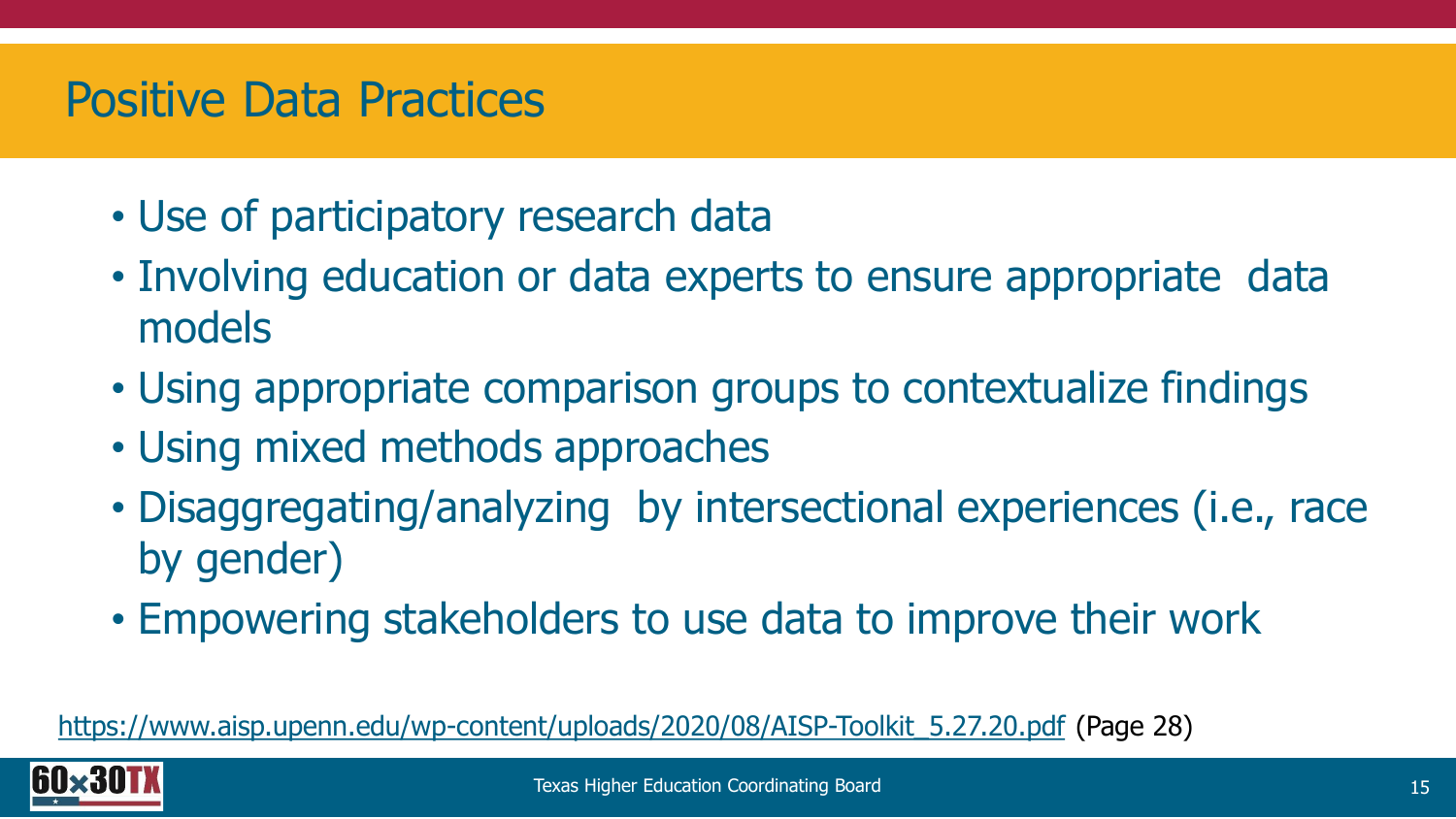#### Problematic Data Practices

- Describing outcomes without examining larger systems, policies, or social conditions.
- Applying a "one size fits all" approach
- Leaving out the role of historical policies in interpretation of findings
- Making historical comparisons to White outcomes
- Using one-dimensional data to push an agenda
- Disregarding individual or community context
- Analyzing data with no intention to guide action or change

[https://www.aisp.upenn.edu/wp-content/uploads/2020/08/AISP-Toolkit\\_5.27.20.pdf](https://www.aisp.upenn.edu/wp-content/uploads/2020/08/AISP-Toolkit_5.27.20.pdf) (Page 28)

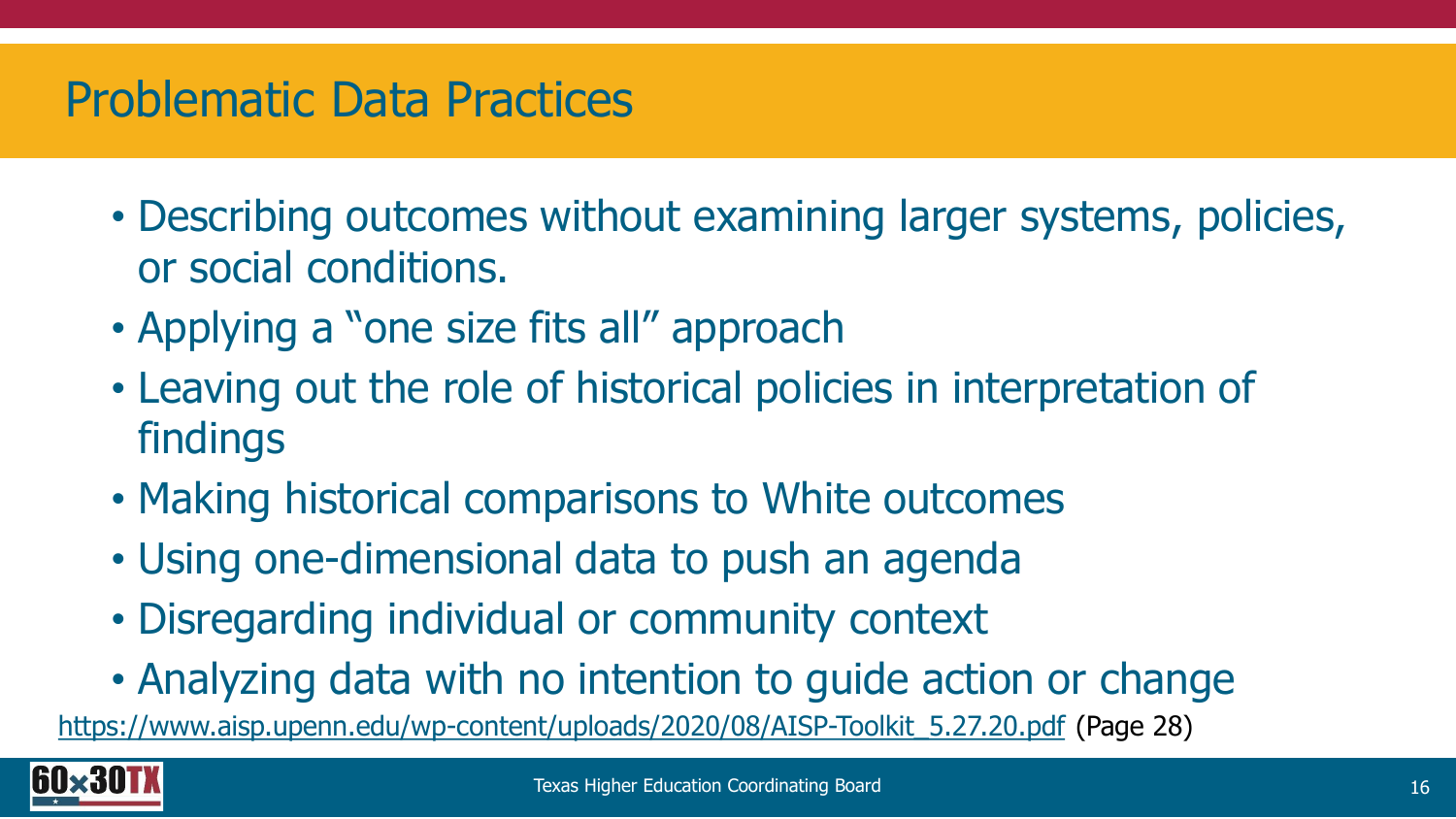#### FEEDBACK: What Do You Think?

As an IR professional, what can you do to help ensure positive data practices are reflected in your data analyses and reports?



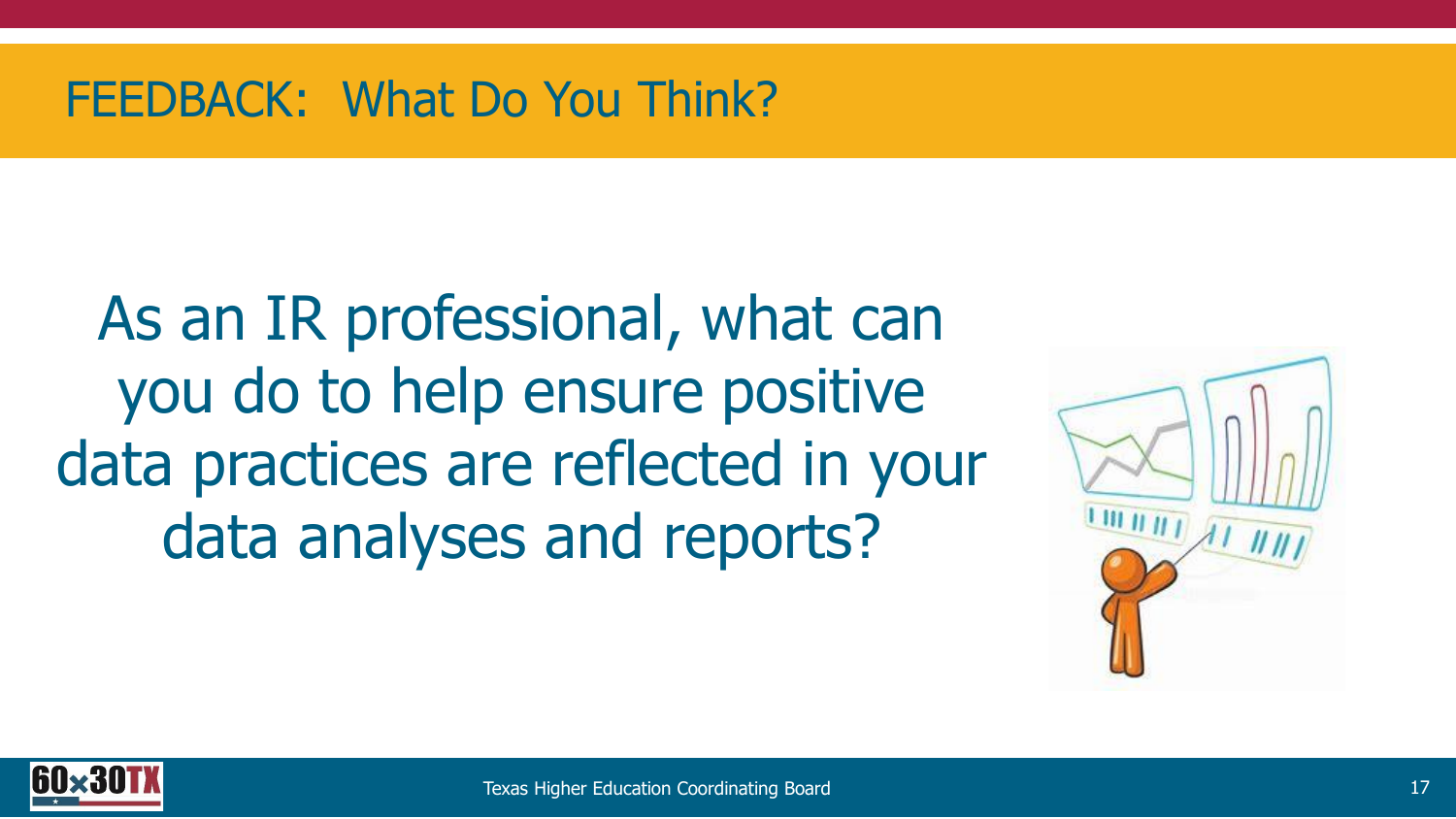# Equity Language When Reporting Data

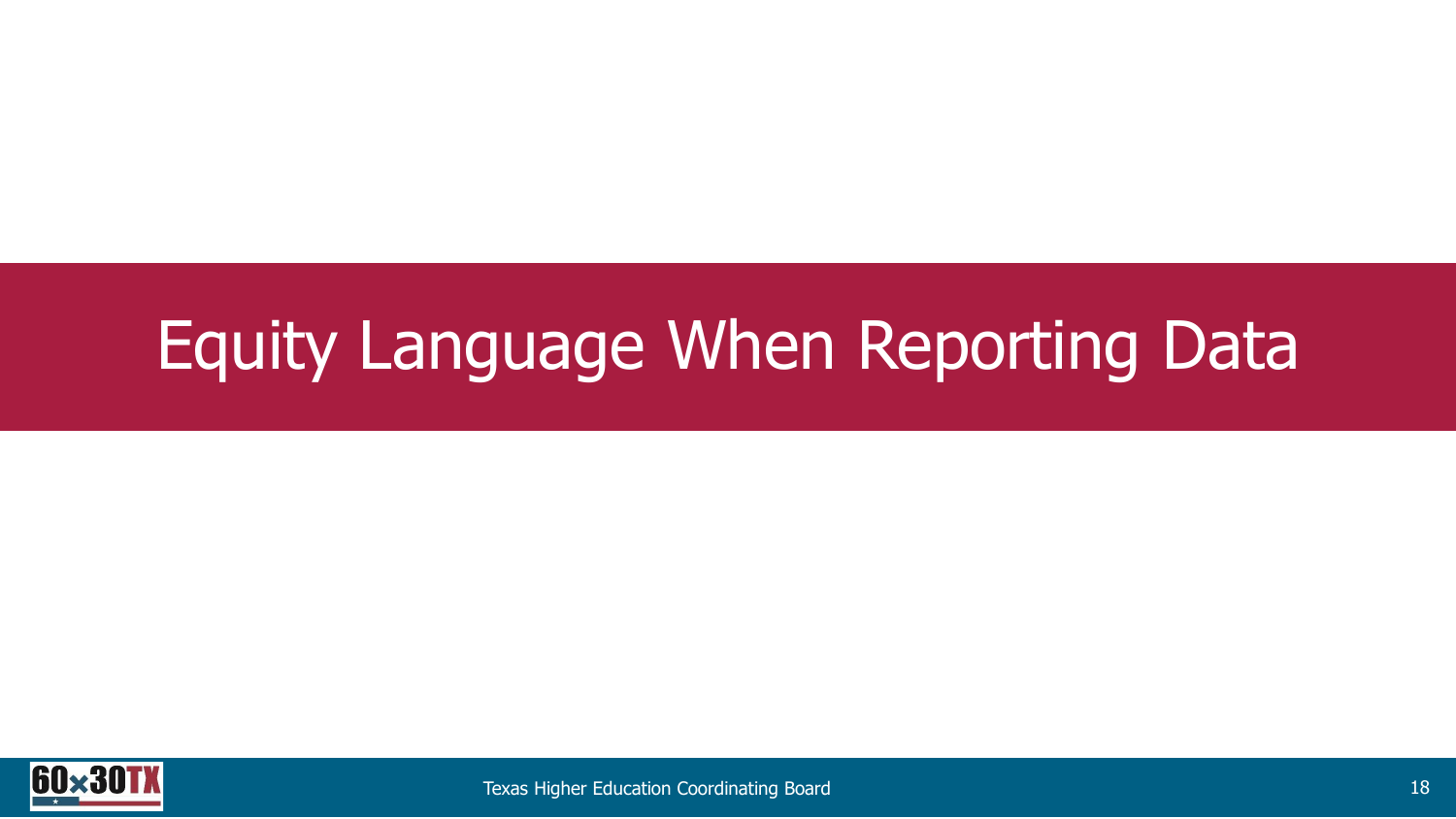#### The "Achievement Gap"

The "achievement gap" refers to the differences in the academic outcomes between groups of students—test scores, course enrollments, and other success measures. Achievement gaps are most often reported based on race/ethnicity, gender, and economic status—all factors for which students have no control.

We will consider alternative language to use to when reporting data results with internal and external stakeholders; in conversations and in written reports.

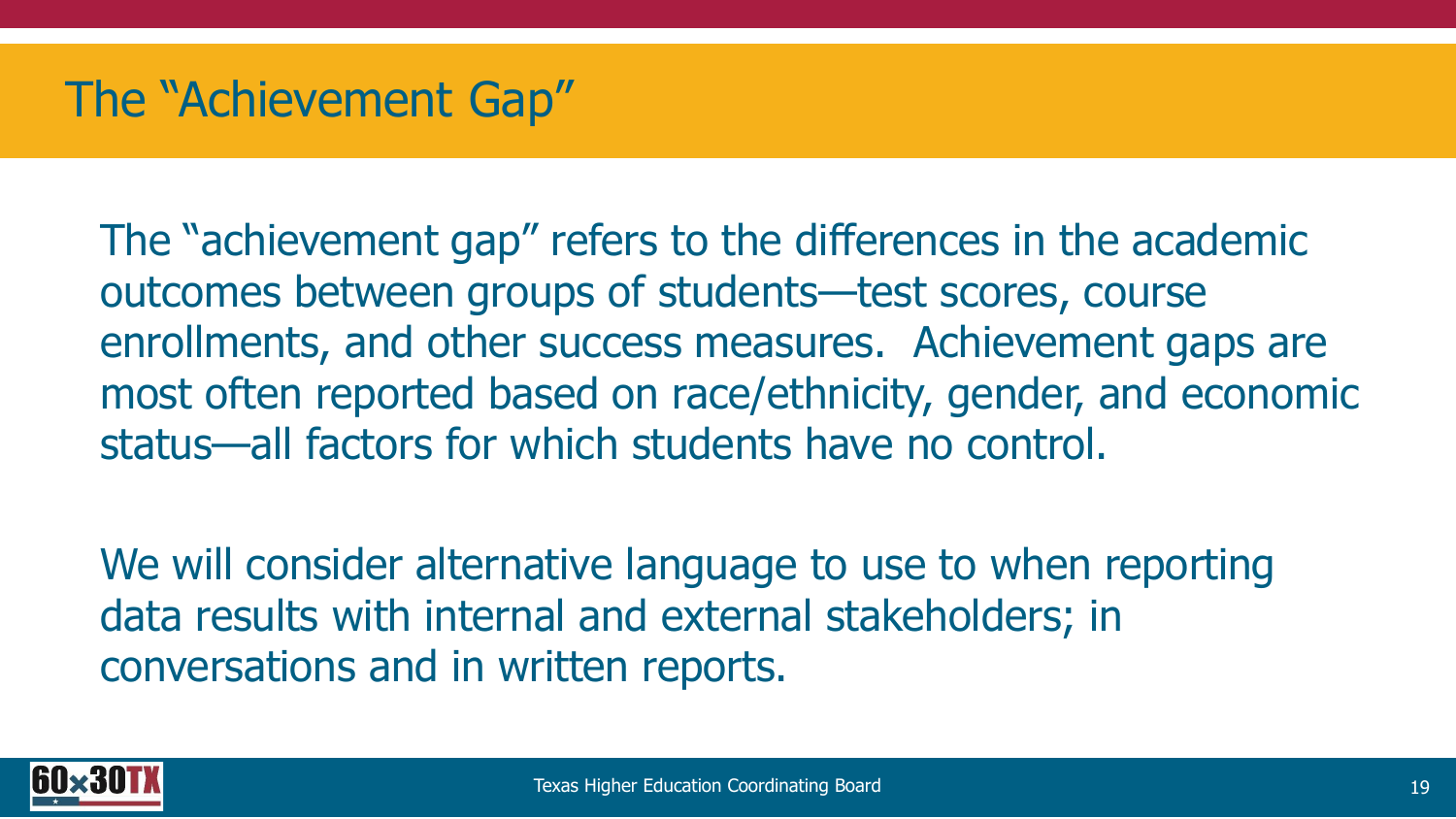# The Language of Equity (Suggestions)

### **Traditional Language**

- Minority Students
- Underrepresented
- Achievement Gap
- At-Risk Students
- Dropouts

#### **Equity Language**

- Students of Color
- Underserved
- Opportunity Gap
- Underserved Students
- Stopouts

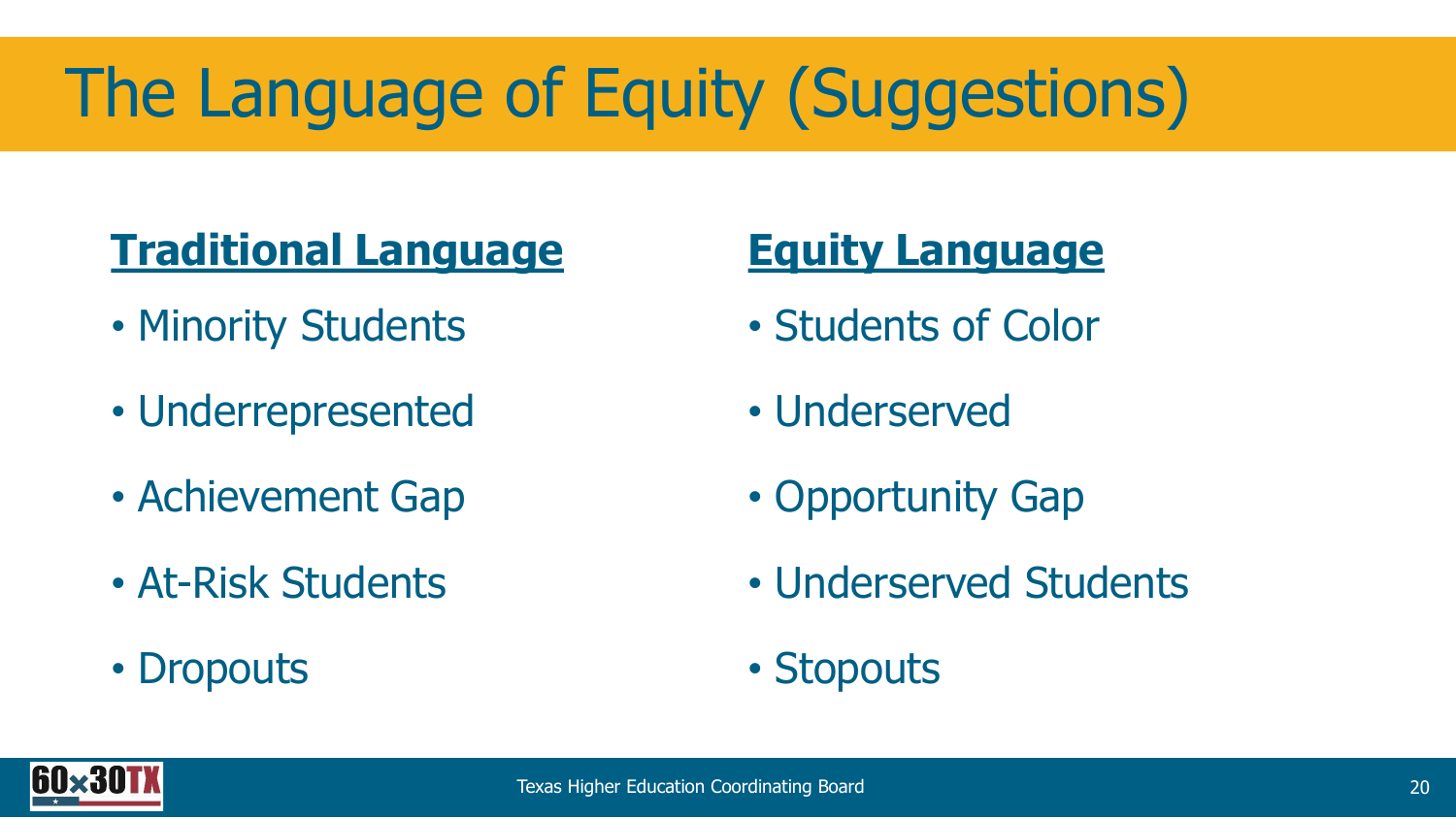#### Equity Language

- Equity refers to when ALL PEOPLE or groups are given access to the correct amount and types of resources for them to achieve equal results
- Equity Gap occurs when biased or unfair policies, programs, or practices contribute to a lack of equality in educational outcomes
- Equity-Mindedness involves data-guided inquiry into student outcomes, new awareness of inequities as institutional problems, personal and collective responsibilities for achieving outcomes; promotes discussions about gaps with focused attention on factors within the institution's control

https://www.carthage.edu/equity-inclusion/vocabulary/

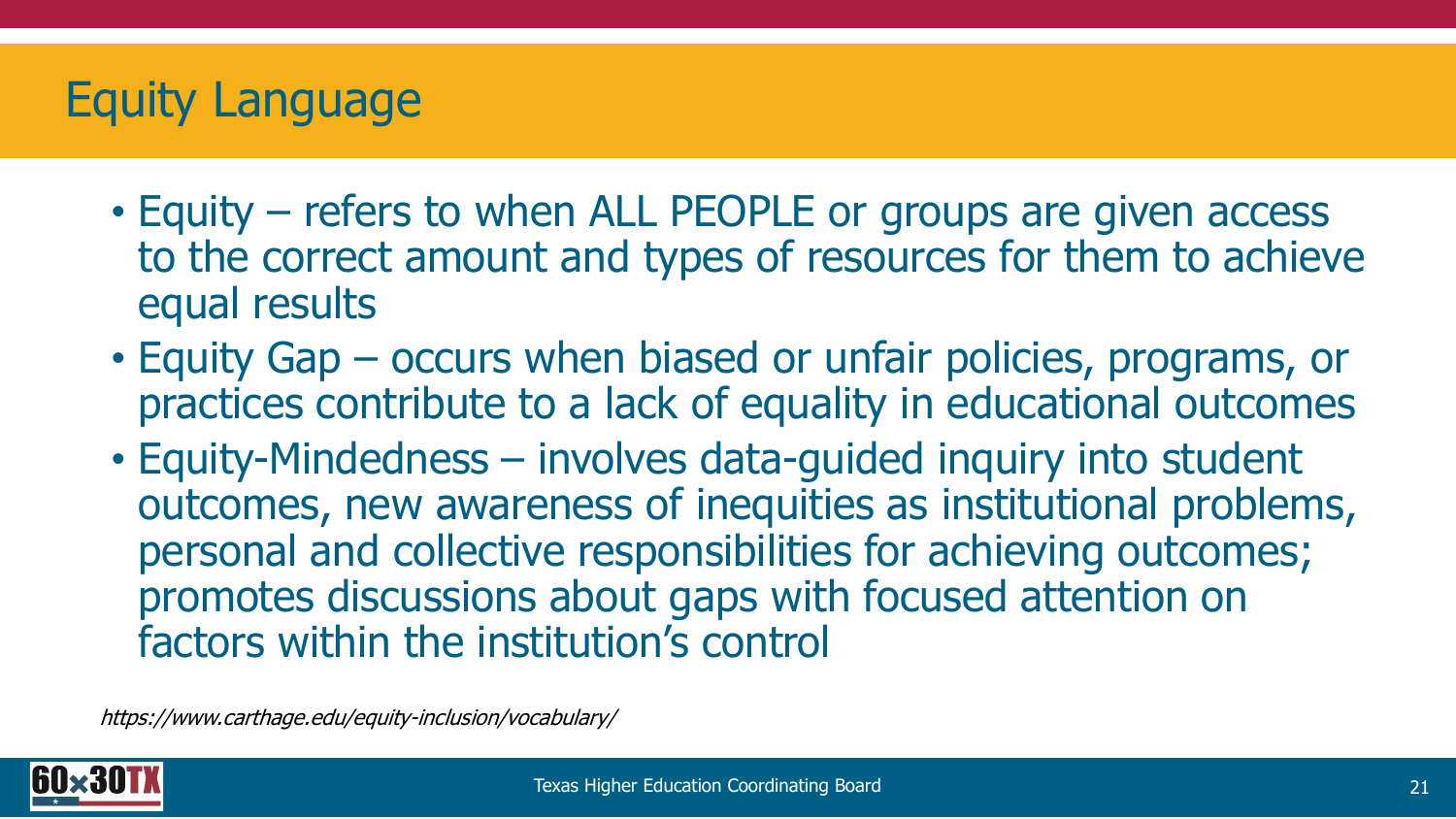### Equity Language

- Opportunity Gap refers to inputs; the inequitable distribution of resources and opportunities
- Education debt is the sum of deficits or opportunity gaps in education for students of color or underserved students. Education debt may include:
	- Historical lack of access to public education (historic debt)
	- Historical inequities in school funding, income disparities and general wealth (economic debt)
	- Disenfranchisement of people of color at local and national levels (sociopolitical debt)
	- Disparities between what we know is right and what we do (moral debt)

<https://mneep.org/word/> (Minnesota Education Equity Partnership)

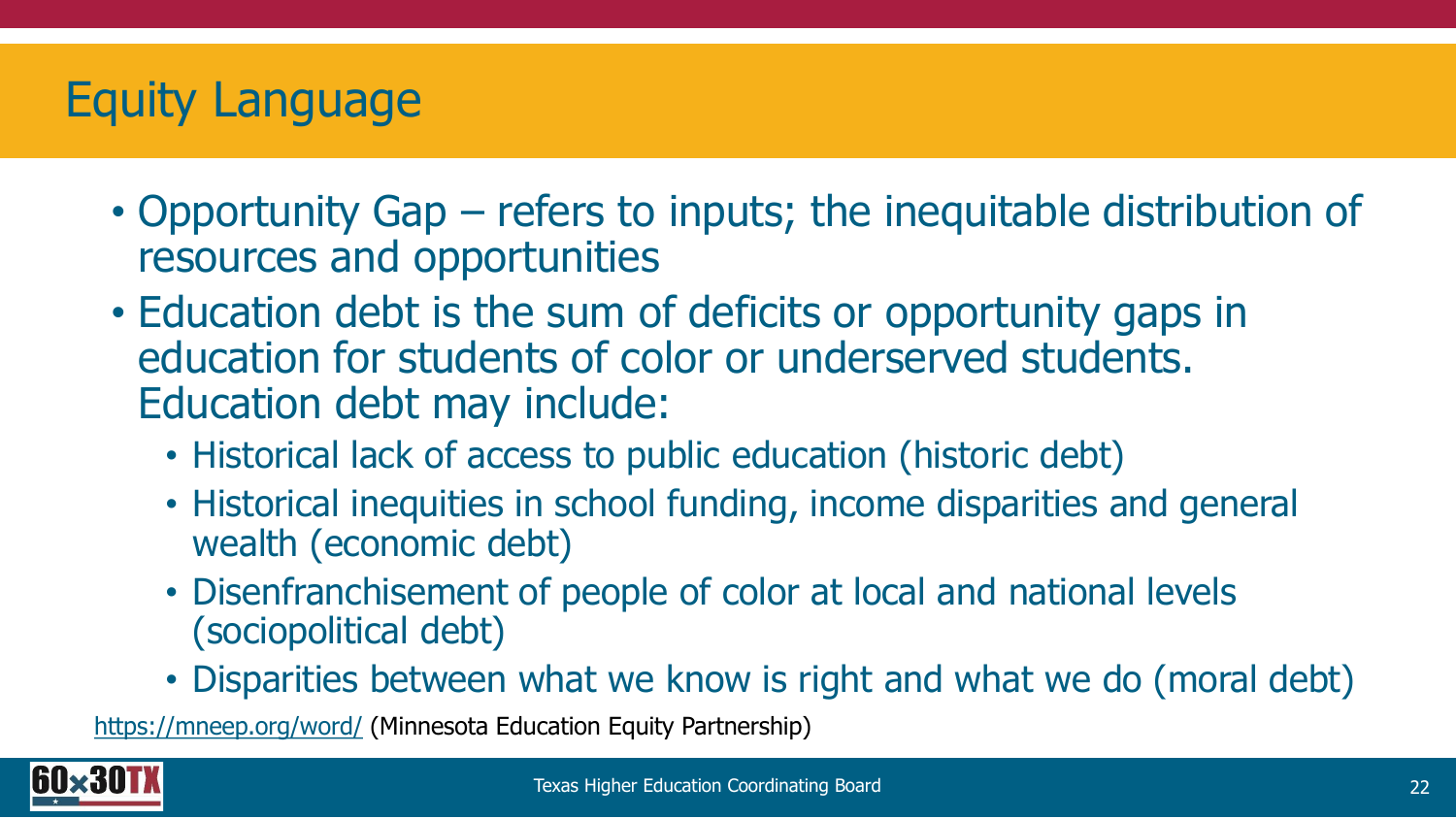#### Issues with Reporting Education Data

- Dialogue can be Dehumanizing
- Implies Student Deficits
- Eliminates Some Ethnic Groups
- Dismisses Systemic Racism
- Leaves out Important Contextual Information
	- History
	- Institutional Policies
	- Inequitable Practices
	- Lacks Solutions



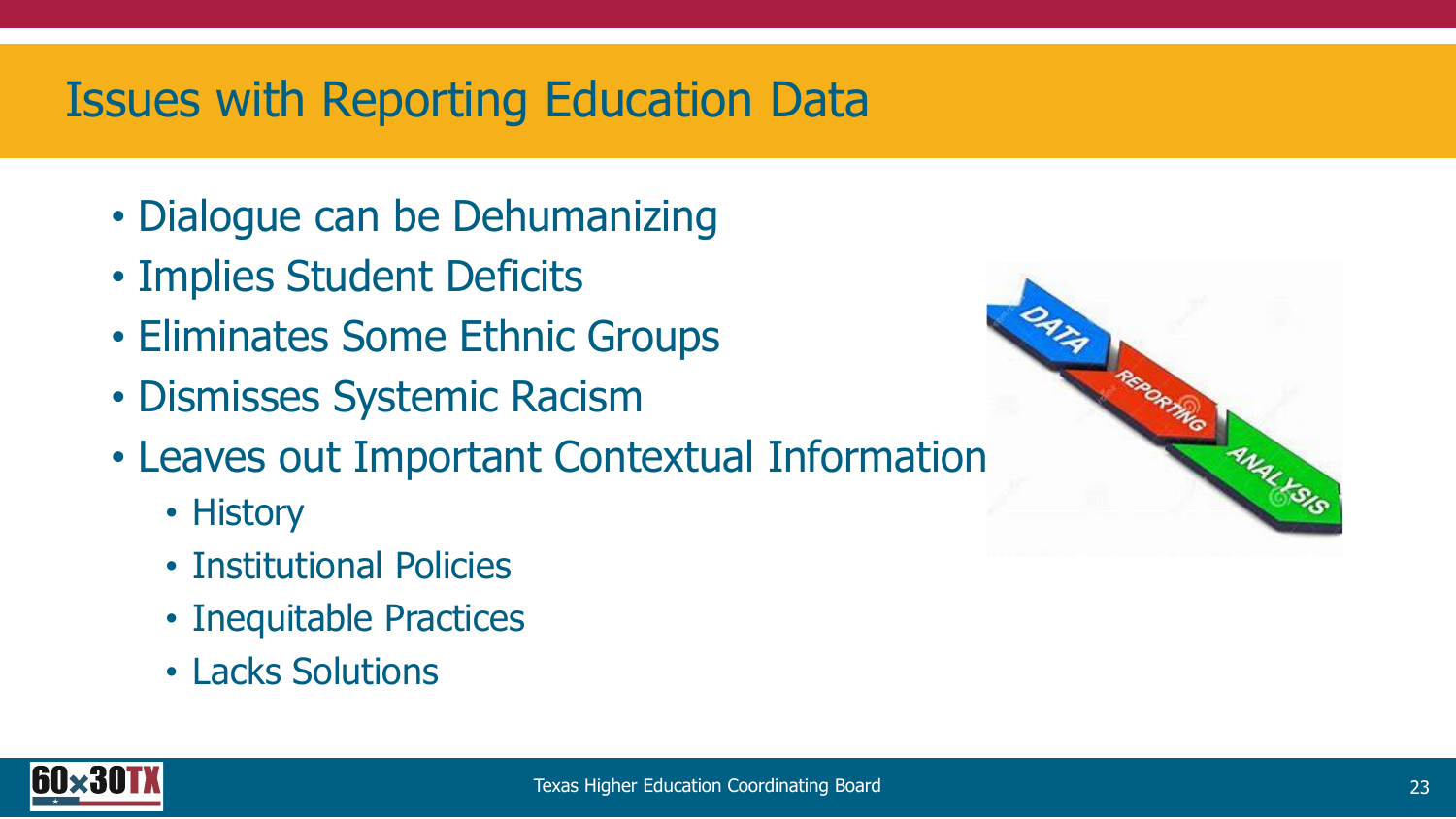#### Possible Institution Level Actions

- Have conversations about data equity language.
- Evaluate current data practices.
- Consider existing frameworks/information.
- Involve multiple stakeholders.
- Be flexible to reach agreement.
- Share proposed changes in advance of implementation.
- Include new language on data reporting website.
- Maintain data for flexible reporting options.
- Be prepared to provide support for assistance with changes.

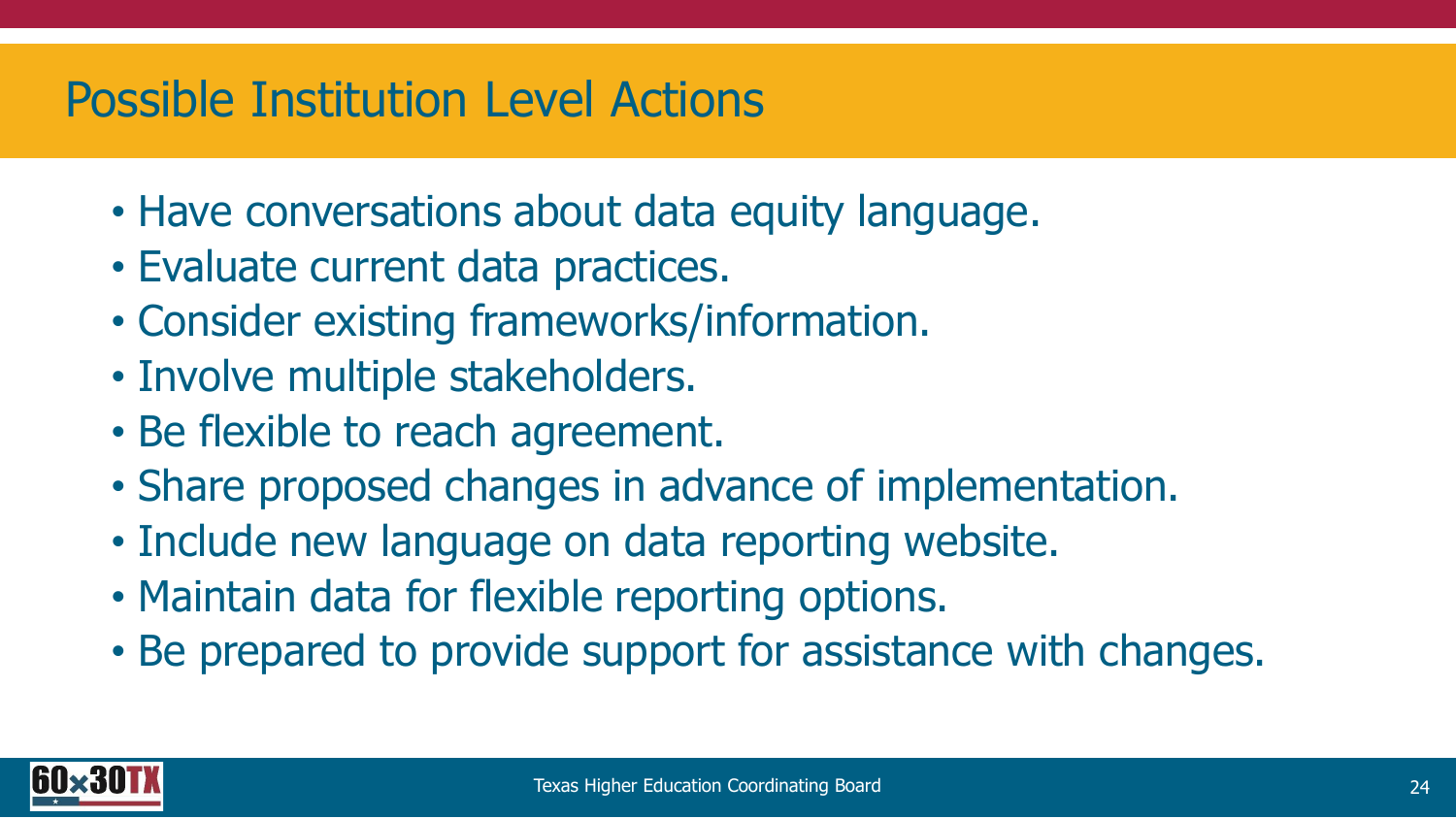# Suggested Changes in Reporting Data

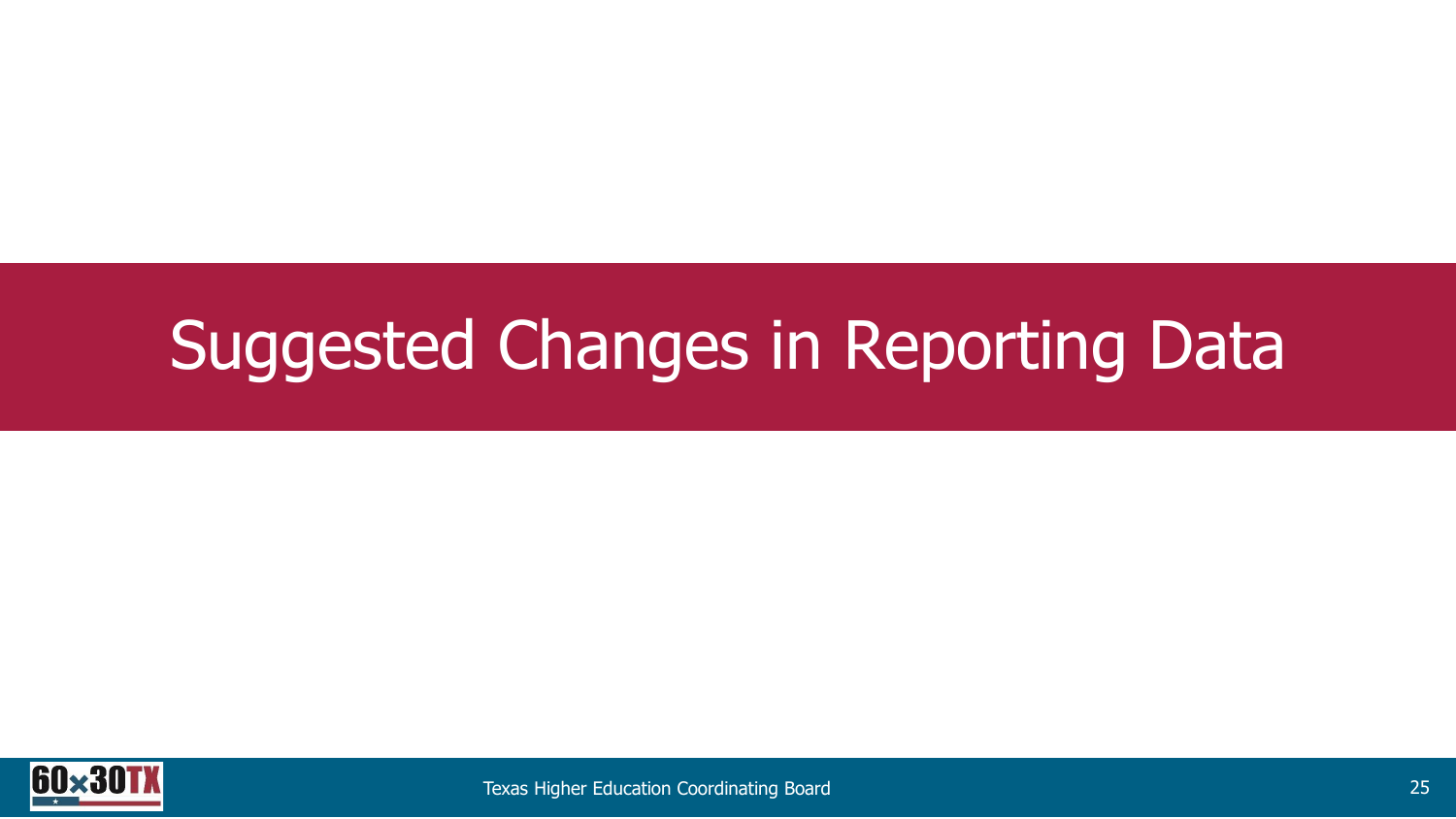#### % Change in completions at 2-year public colleges by degree type by ethnicity from 2017 to 2019

| <b>Degrees and Certificates</b> | <b>All Students</b> | <b>Hispanic</b> | <b>African-</b><br><b>American</b> | <b>White</b> |        |         | <b>Asian International Other Groups</b> |
|---------------------------------|---------------------|-----------------|------------------------------------|--------------|--------|---------|-----------------------------------------|
| Certificate 1                   | 5.4%                | 7.4%            | 3.5%                               | 2.5%         | 9.3%   | 24.4%   | 6.1%                                    |
| Certificate 2                   | 16.0%               | 29.6%           | 12.8%                              | 2.0%         | 17.9%  | 93.6%   | 13.6%                                   |
| Advanced Technology Certificate | 52.4%               | 50.0%           | 82.2%                              | 39.3%        | 82.9%  | 37.5%   | 85.7%                                   |
| Associate                       | 5.4%                | 10.1%           | 2.8%                               | $-2.5%$      | 0.9%   | 45.7%   | 7.1%                                    |
| Bachelor's                      | 14.4%               | $9.2\%$         | 83.3%                              | 26.8%        | 400.0% | $0.0\%$ | 66.7%                                   |
| <b>Total</b>                    | 6.0%                | 10.1%           | 3.7%                               | $-0.7%$      | 3.5%   | 42.5%   | 7.2%                                    |

|                         | <b>Degrees and Certificates</b> | 2019    |
|-------------------------|---------------------------------|---------|
| <b>Total degrees by</b> | Certificate 1                   | 35,026  |
|                         | Certificate 2                   | 5,518   |
|                         | Advanced Technology Certificate | 535     |
| egree type in 2019      | Associate                       | 89,122  |
|                         | <b>Bachelor's</b>               | 437     |
|                         | <b>Total</b>                    | 130,638 |



degree type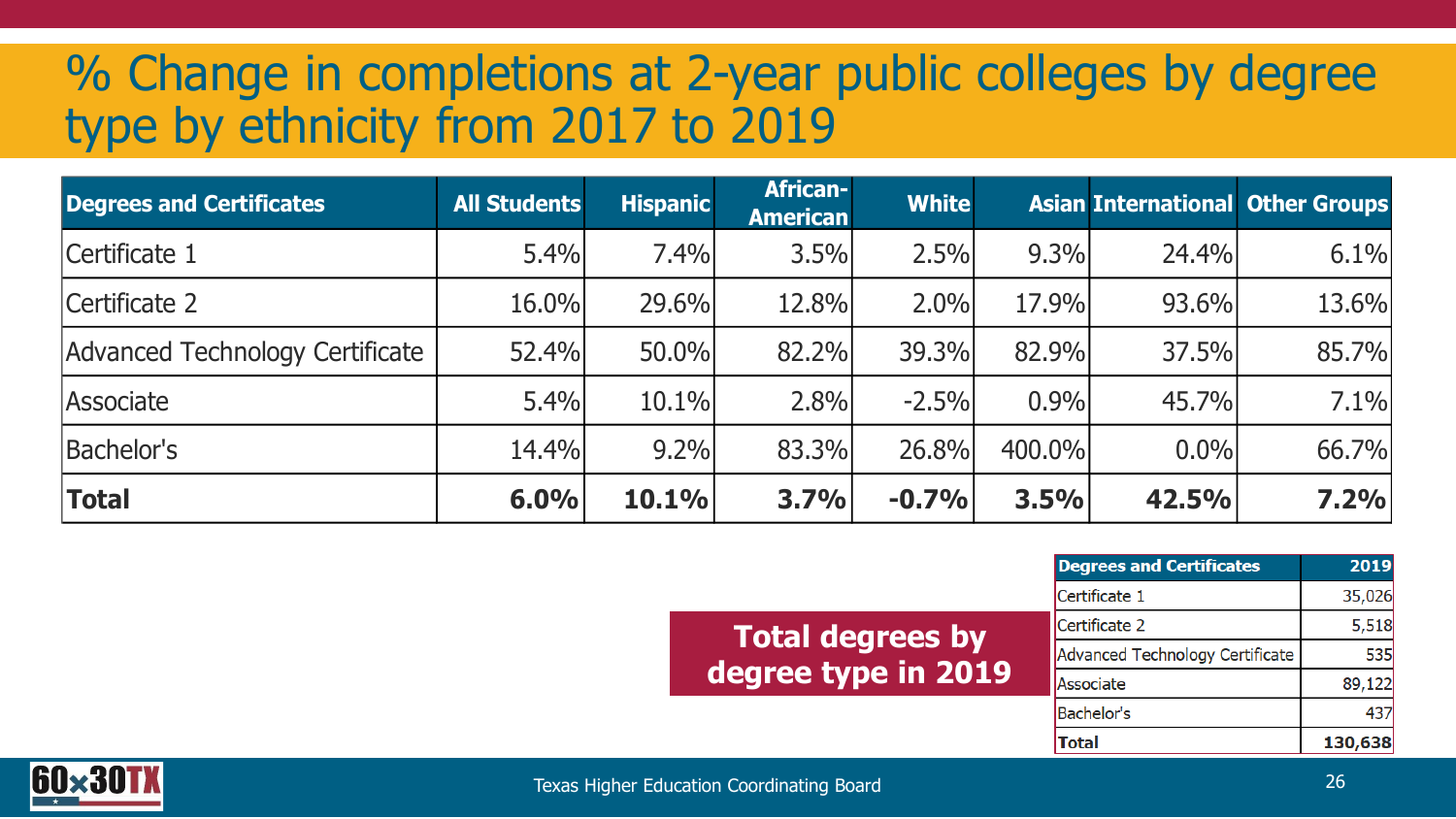### Making the Shift in Reporting Data

- Avoid comparisons between groups
- Include data representations for all student groups
- Report individual groups over time
- Choose asset-based indicators rather than deficit-based whenever possible at group and individual levels



https://www.aecf.org/m/resourcedoc/aecf-MoreRaceMatters3-2008.pdf

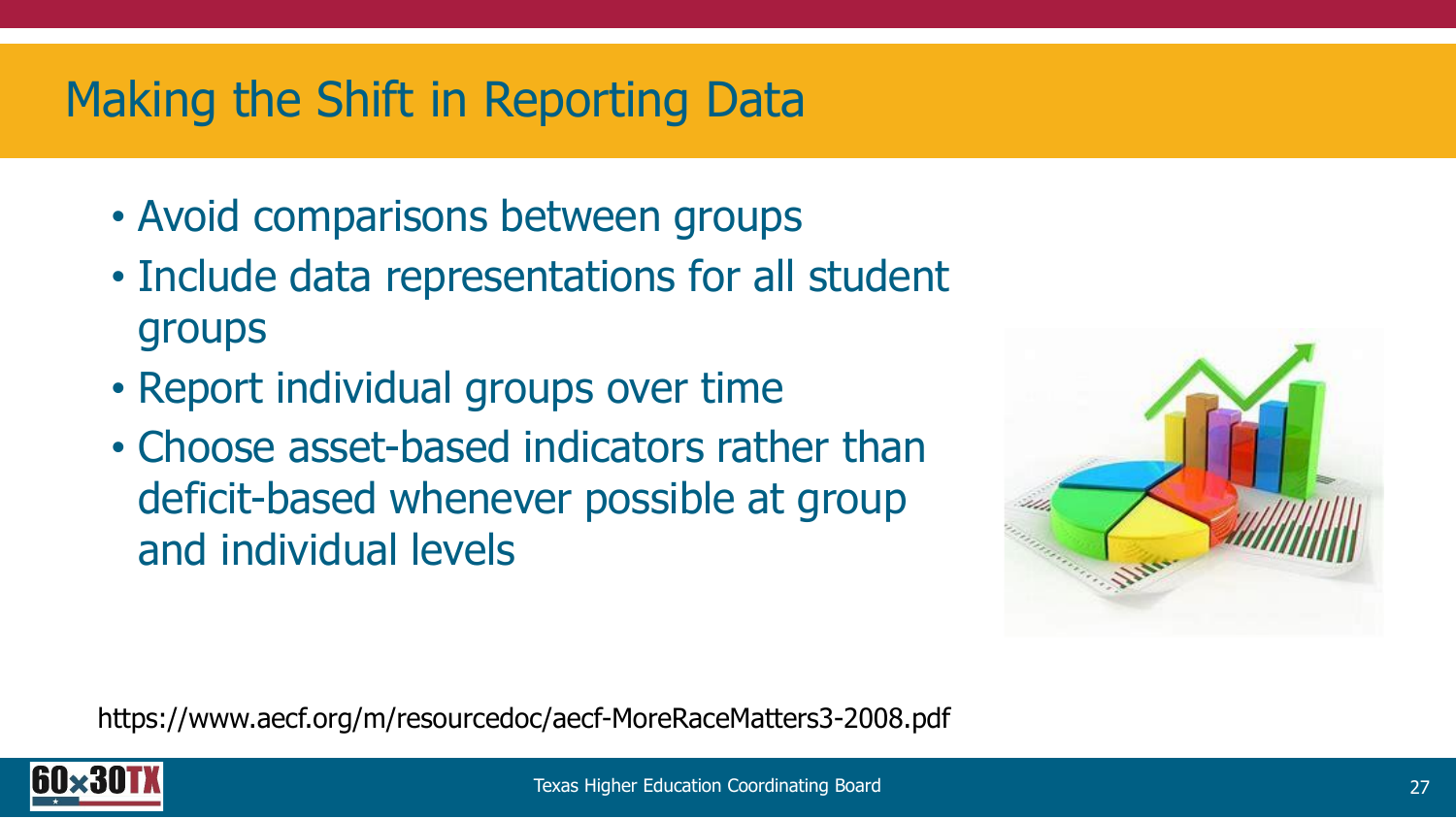### Making the Shift in Reporting Data (cont'd)

- Be consistent with data disaggregation across groups
- Avoid images that mobilizes stereotypes
- Data narratives should include a structural explanations
- Plan presentations carefully—data and images
- Review and scrutinize presentations in advance of sharing

https://www.aecf.org/m/resourcedoc/aecf-MoreRaceMatters3-2008.pdf

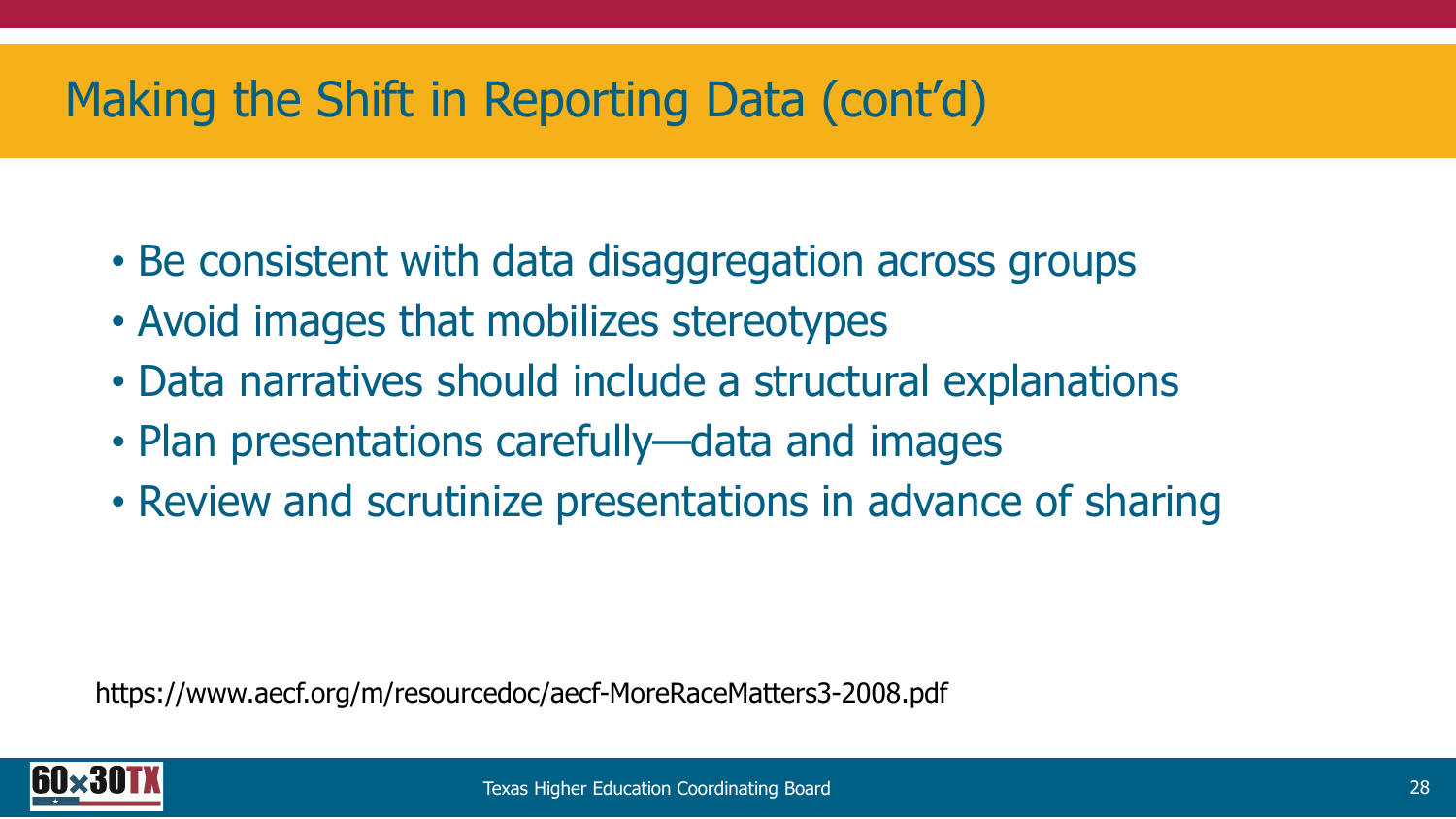### Completions at 2-year public colleges have increased for Hispanic students for all degree types from 2017-2019

#### **Completions by Degree Type for Hispanic Students**

| <b>Degrees and Certificates</b> | 2017   | 2018   | 2019   | % Change |
|---------------------------------|--------|--------|--------|----------|
| Certificate 1                   | 13,877 | 14,004 | 14,908 | 7.4%     |
| Certificate 2                   | 1,839  | 2,091  | 2,384  | 29.6%    |
| Advanced Technology Certificate | 78     | 93     | 117    | 50.0%    |
| Associate                       | 35,508 | 36,836 | 39,083 | 10.1%    |
| <b>Bachelor's</b>               | 314    | 370    | 343    | 9.2%     |
| <b>Total</b>                    | 51,616 | 53,394 | 56,835 | 10.1%    |

<http://www.txhigheredaccountability.org/acctpublic/>

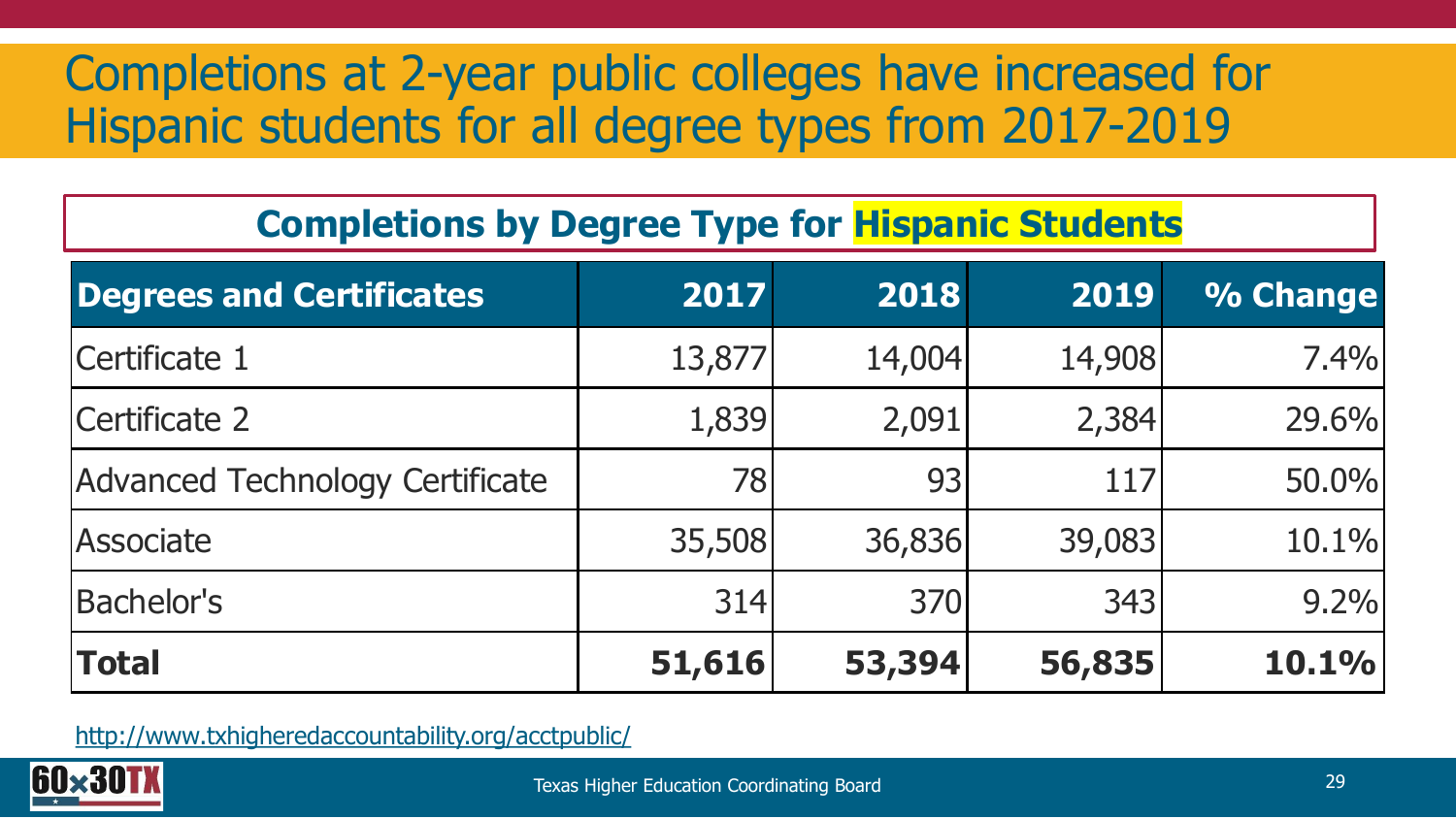### Completions at 2-year public colleges for African American students have increased for all degree types from 2017 to 2019

#### **Completions by Degree Type for African American Students**

| <b>Degrees and Certificates</b> | 2017   | 2018   | 2019   | % Change |
|---------------------------------|--------|--------|--------|----------|
| Certificate 1                   | 4,519  | 4,639  | 4,675  | 3.5%     |
| Certificate 2                   | 678    | 690    | 765    | 12.8%    |
| Advanced Technology Certificate | 45     | 50     | 82     | 82.2%    |
| Associate                       | 10,081 | 10,145 | 10,363 | 2.8%     |
| <b>Bachelor's</b>               |        | 10     | 11     | 83.3%    |
| <b>Total</b>                    | 15,329 | 15,534 | 15,896 | 3.7%     |

<http://www.txhigheredaccountability.org/acctpublic/>

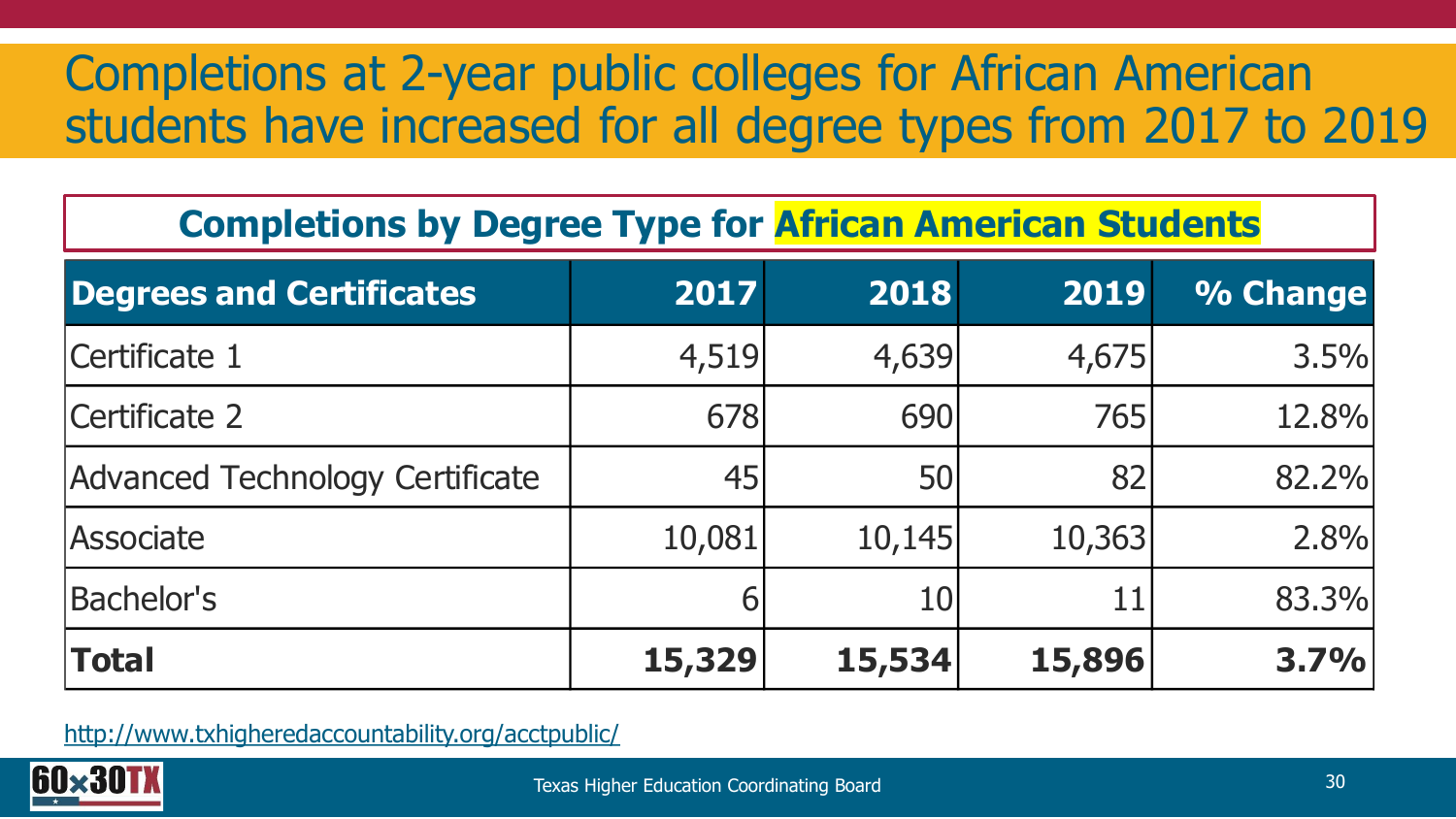#### Completions at 2-year public colleges have increased for Hispanic students for all degree types

#### **Completions by Degree Type for White Students**

| <b>Degrees and Certificates</b> | 2017       | 2018   | 2019   | % Change |
|---------------------------------|------------|--------|--------|----------|
| Certificate 1                   | 12,262     | 11,606 | 12,570 | 2.5%     |
| Certificate 2                   | 1,907      | 1,802  | 1,946  | 2.0%     |
| Advanced Technology Certificate | <b>178</b> | 202    | 248    | 39.3%    |
| Associate                       | 29,760     | 28,900 | 29,029 | $-2.5%$  |
| <b>Bachelor's</b>               | 56         | 53     | 71     | 26.8%    |
| Total                           | 44,163     | 42,563 | 43,864 | $-0.7%$  |

<http://www.txhigheredaccountability.org/acctpublic/>

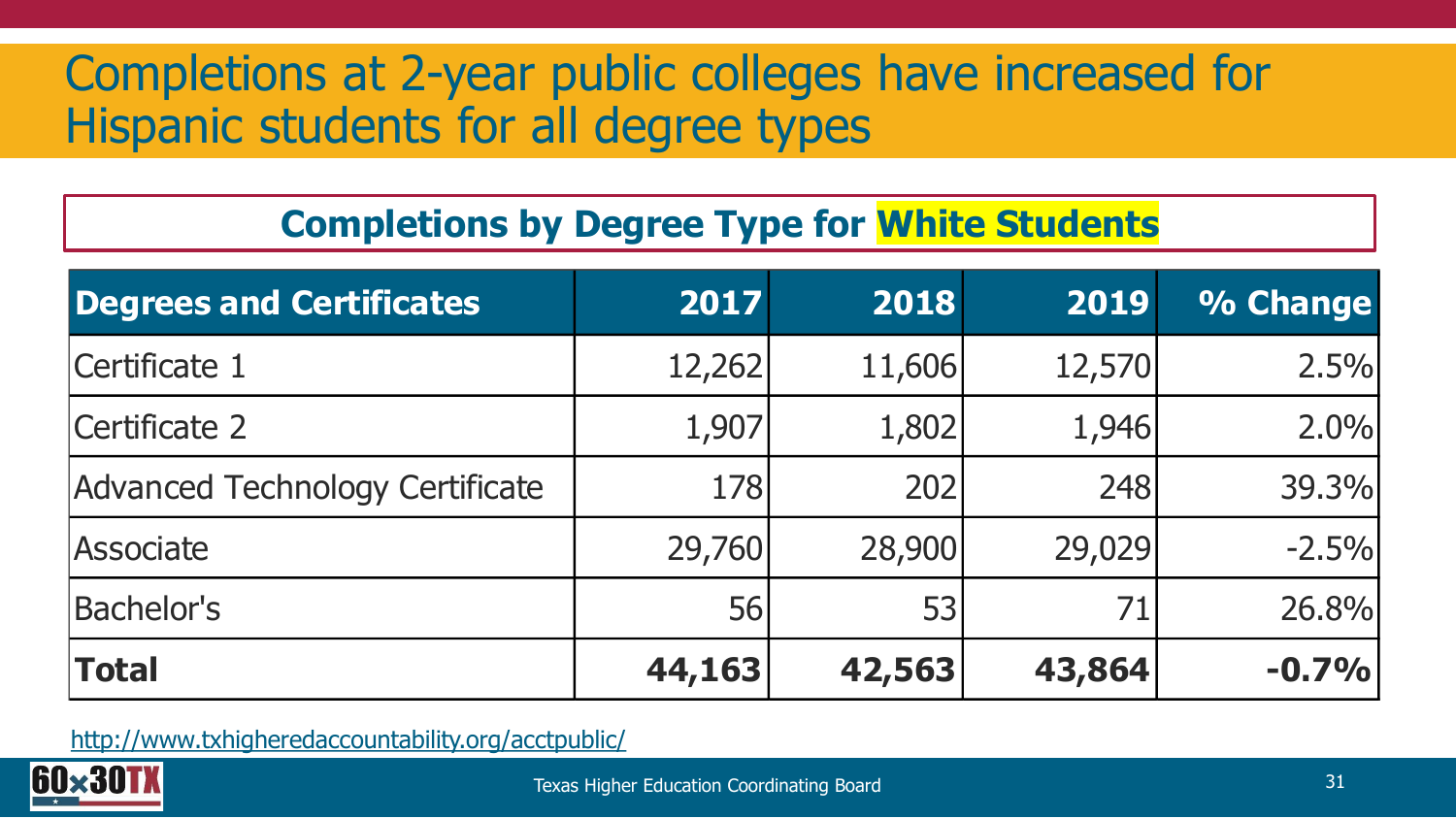#### FEEDBACK: Making the Shift

## What can you and your staff do to start or continue the positive changes at your institution?

Do you believe you and your staff can be instrumental in leading or contributing to positive changes?

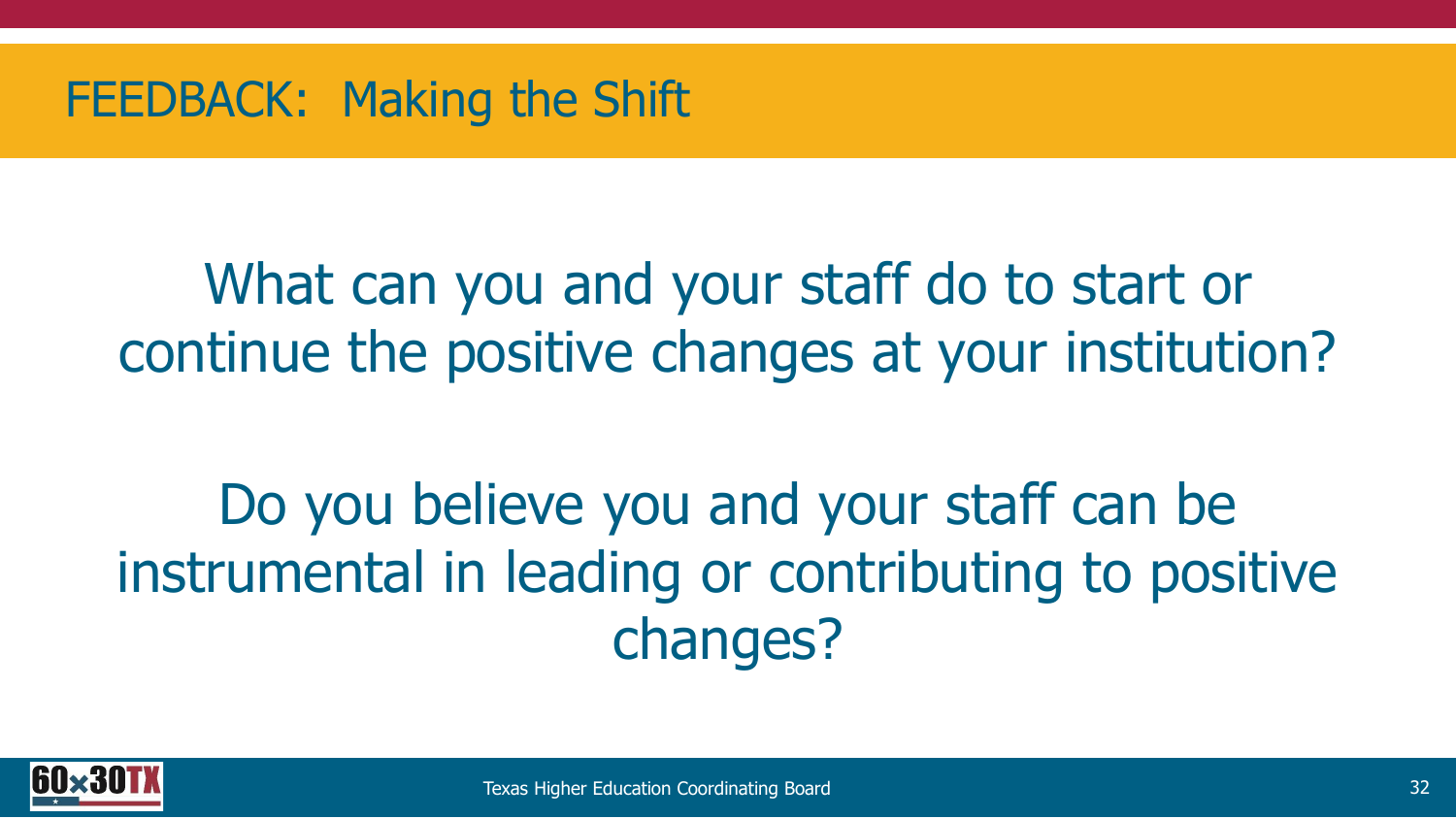

## What questions or comments do you have?

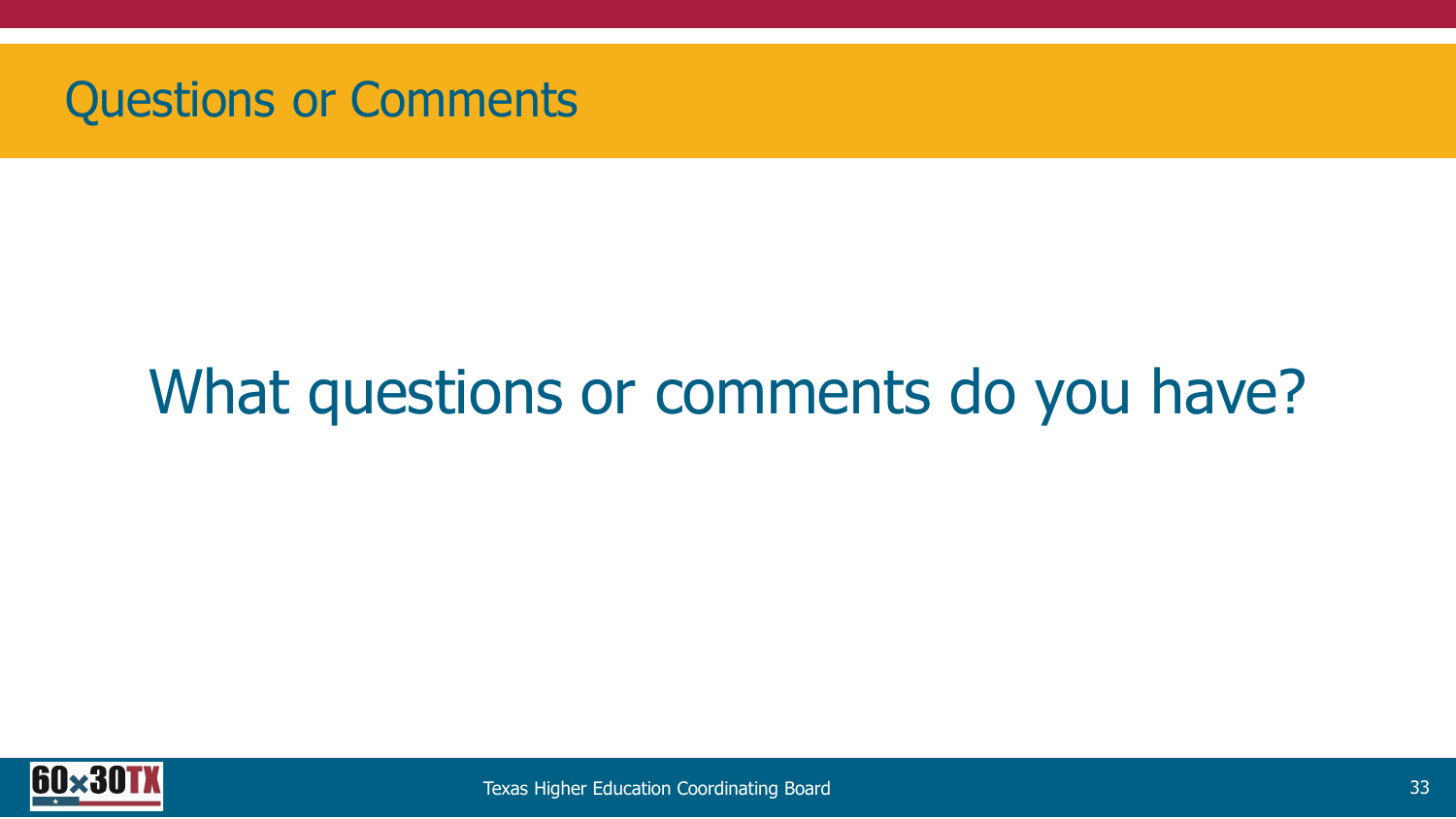#### **Resources**

- Achieving the Dream <https://www.achievingthedream.org/focus-areas/equity>
- America's Promise Alliance [https://www.americaspromise.org/report/dont-call](https://www.americaspromise.org/report/dont-call-them-dropouts)them-dropouts
- Equity Literacy Institute <https://www.equityliteracy.org/>
- Resource List [https://ydekc.org/wp-content/uploads/2019/09/Racial-Equity-in-](https://ydekc.org/wp-content/uploads/2019/09/Racial-Equity-in-Data-Reporting-Resource-List.pdf)Data-Reporting-Resource-List.pdf
- THECB Accountability System <http://www.txhigheredaccountability.org/acctpublic/>
- University of Memphis, Engaged Scholar-Module 4 <https://www.memphis.edu/ess/module4/page3.php>
- University of Pennsylvania https://www.aisp.upenn.edu/wp[content/uploads/2020/08/AISP-Toolkit\\_5.27.20.pdf](https://www.aisp.upenn.edu/wp-content/uploads/2020/08/AISP-Toolkit_5.27.20.pdf)